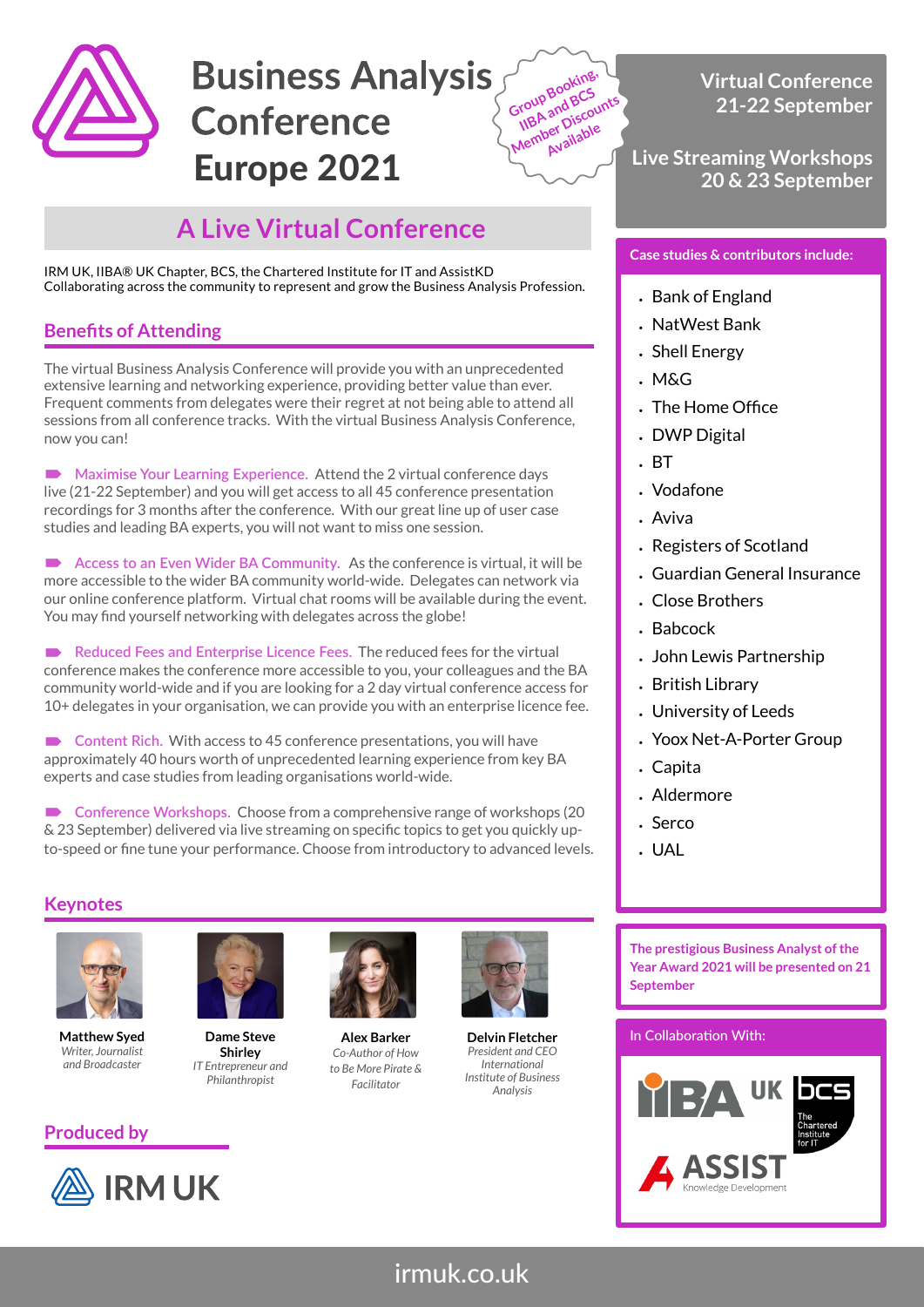## **induk Agenda**

| Monday 20 September 2021: Conference Workshops                                                                                        |                                                                                                                                                                                                                                                                                                                    |                                                                                                                                                                                                                                |                                                                                                                                                                                   |                                                                                                                                                                                                            |                                                                                                                                                                           |                                                                                                                                                                  |  |  |
|---------------------------------------------------------------------------------------------------------------------------------------|--------------------------------------------------------------------------------------------------------------------------------------------------------------------------------------------------------------------------------------------------------------------------------------------------------------------|--------------------------------------------------------------------------------------------------------------------------------------------------------------------------------------------------------------------------------|-----------------------------------------------------------------------------------------------------------------------------------------------------------------------------------|------------------------------------------------------------------------------------------------------------------------------------------------------------------------------------------------------------|---------------------------------------------------------------------------------------------------------------------------------------------------------------------------|------------------------------------------------------------------------------------------------------------------------------------------------------------------|--|--|
| Half Day Workshops<br>$09:30 - 13:00$                                                                                                 | <b>Global Digital Transformation is the New Normal</b><br>Vivienne Onwuocha, SlingStone Business<br><b>Consulting Limited</b>                                                                                                                                                                                      |                                                                                                                                                                                                                                |                                                                                                                                                                                   | <b>Crafty Icebreakers and Energisers: How to Create</b><br><b>Engagement Using Visual Games and Other Fun Stuff!</b><br>Grant Wright & Paddy Dhanda, The Visual Jam Limited                                |                                                                                                                                                                           | The Power of ABC Workshops<br>Alina Ghiarasim, Principal Business Analyst & Ciprian<br>Amaritei, Endava                                                          |  |  |
| Half Day Workshops<br>14:00 - 17:30                                                                                                   | <b>Changing Environments</b><br>Trainer, Champagne Collaboration                                                                                                                                                                                                                                                   | 7 Skills for Today and Tomorrow's Dynamically<br>Jamie Champagne, Business Analyst Speaker and                                                                                                                                 | Virtual Pace in a Virtual Space<br>Linda Parker, Senior Business Analyst, The Christon<br>Initiative & Gary Cockburn, Lead Business Analyst,<br><b>Registers of Scotland</b>      |                                                                                                                                                                                                            | <b>Seven Process Tools for Business Analysts</b><br>Roger Burlton, Process Renewal Group                                                                                  |                                                                                                                                                                  |  |  |
| 08:30 - 09:30 Registration, 11:00 -11:30 Coffee/Tea break 13:00-14:00 Lunch 15:30-16:00 Coffee/Tea break                              |                                                                                                                                                                                                                                                                                                                    |                                                                                                                                                                                                                                |                                                                                                                                                                                   |                                                                                                                                                                                                            |                                                                                                                                                                           |                                                                                                                                                                  |  |  |
|                                                                                                                                       | Tuesday 21 September 2021: Conference Day 1 & Exhibits                                                                                                                                                                                                                                                             |                                                                                                                                                                                                                                |                                                                                                                                                                                   |                                                                                                                                                                                                            |                                                                                                                                                                           |                                                                                                                                                                  |  |  |
| $08:00 - 09:00$                                                                                                                       | Registration                                                                                                                                                                                                                                                                                                       |                                                                                                                                                                                                                                |                                                                                                                                                                                   |                                                                                                                                                                                                            |                                                                                                                                                                           |                                                                                                                                                                  |  |  |
| $09:00 - 09:10$                                                                                                                       | Conference Welcome: AssistKD                                                                                                                                                                                                                                                                                       |                                                                                                                                                                                                                                |                                                                                                                                                                                   |                                                                                                                                                                                                            |                                                                                                                                                                           |                                                                                                                                                                  |  |  |
| $09:10 - 09:55$<br>$09:55 - 10:10$                                                                                                    | Keynote: Cognitive Diversity, Matthew Syed, Writer, Journalist and Broadcaster                                                                                                                                                                                                                                     |                                                                                                                                                                                                                                |                                                                                                                                                                                   |                                                                                                                                                                                                            |                                                                                                                                                                           |                                                                                                                                                                  |  |  |
| 10:10 - 10:40                                                                                                                         | Business Analyst of the Year Award 2021<br>Networking Break & Exhibits                                                                                                                                                                                                                                             |                                                                                                                                                                                                                                |                                                                                                                                                                                   |                                                                                                                                                                                                            |                                                                                                                                                                           |                                                                                                                                                                  |  |  |
|                                                                                                                                       | <b>The BA Toolkit/Essentials</b>                                                                                                                                                                                                                                                                                   | <b>Business Transformation</b>                                                                                                                                                                                                 | <b>Engagement and</b>                                                                                                                                                             | <b>Business Analysis and</b>                                                                                                                                                                               | <b>Reflection</b>                                                                                                                                                         | <b>Business Service Design</b>                                                                                                                                   |  |  |
| 10:40 - 11:25                                                                                                                         | <b>BA Triangle</b>                                                                                                                                                                                                                                                                                                 |                                                                                                                                                                                                                                | <b>Collaboration</b><br><b>The Social Analyst</b>                                                                                                                                 | <b>Emerging Technologies</b>                                                                                                                                                                               | <b>Virtual Context: How We</b>                                                                                                                                            | <b>Business Service Design</b>                                                                                                                                   |  |  |
|                                                                                                                                       | Catherine Plumridge,<br>Head of BA & CI Practice,<br>Aldermore                                                                                                                                                                                                                                                     |                                                                                                                                                                                                                                | Georgiana Mannion,<br><b>Evolving BA</b>                                                                                                                                          | RPA Spotting: The Art of<br>Looking for Robotic Pro-<br>cess Automation (RPA)<br><b>Opportunities</b><br>Lloyd Dugan, Senior<br>Solution Architect.<br>Serco-NA & Cam<br><b>Wilkinson, Fission Digital</b> | <b>Changed Our Ways of</b><br><b>Working to Perform</b><br><b>Effective Analysis</b><br>Martina Babini & Eugenio<br>Mosca, Principal Analysts,<br>Yoox Net-A-Porter Group | at the Bank of England<br>Kei Poon, Lead Business<br>Analyst, Bank of England                                                                                    |  |  |
| 11:35 - 12:20                                                                                                                         | <b>4 Winning BA Strategies</b><br>to Successfully Navigate<br><b>Digital Transformation</b><br>Usha Rangaswamy,<br>Lead Business Analyst,<br>Vodafone                                                                                                                                                              | <b>Improving Data Capability</b><br>in Large Complex<br><b>Enterprises</b><br><b>Timothy King, Enterprise</b><br>Architect & Matt Morbey,<br>Head of Analytics and<br>Technology Applications,<br><b>Babcock International</b> | <b>The Quiet Revolution:</b><br><b>How BAs Changed the</b><br>Organisation from the<br><b>Bottom Up</b><br>Michelle Shakesheff, Head<br>of Business Analysis,<br>Close Brothers   | Al! What's the Fuss About?<br>Imtiaz Kaderbhoy, Business<br>Analyst, Sedgwick                                                                                                                              | Dude, What Just<br><b>Happened? Reflections on</b><br>the Pandemic<br>David Beckham, ChuDo<br>Consulting                                                                  | <b>BA Role in Counteracting</b><br><b>Digital Exclusion</b><br>Agnieszka Lozowicka,<br>Programme Business<br>Analyst, Objectivity                                |  |  |
| 12:30 - 13:15                                                                                                                         | <b>The Evolving Business</b><br>Analyst: 4 Steps to<br><b>Performing at your Best</b><br><b>Without Burning Out</b><br>Donovan Grant, Business<br>Analyst, UAL                                                                                                                                                     | <b>Benefits: Now You See</b><br>Them, Now You Don't.<br><b>Beware the Wizard of Woz</b><br>Sam Merrick, Lead<br><b>Business Analyst, Shell</b><br>Energy                                                                       | 2 BA's, 1 PM and a Rubber<br>Duck: How to Mix Well<br>and Deliver<br>Jo Solecki, Senior Business<br>Analyst & Ella Turner,<br><b>Business Analyst, Tes</b>                        | <b>AI and Ethics</b><br>Liz Calder, IIBA UK                                                                                                                                                                | <b>Adaptation and</b><br><b>Experimentation in the</b><br><b>Midst of the Pandemic</b><br>Jason Thompson,<br>Elevendots                                                   | <b>Connecting the Dots:</b><br>Service, Design and Lean<br>Thinking<br>Jonathan Hunsley,<br>AssistKD                                                             |  |  |
| 13:15 - 14:30                                                                                                                         | Networking Lunch & Exhibits                                                                                                                                                                                                                                                                                        |                                                                                                                                                                                                                                |                                                                                                                                                                                   |                                                                                                                                                                                                            |                                                                                                                                                                           |                                                                                                                                                                  |  |  |
| 14:30 - 15:15                                                                                                                         | <b>Keynote: Leadership, Dame Steve Shirley, IT Entrepreneur and Philanthropist</b>                                                                                                                                                                                                                                 |                                                                                                                                                                                                                                |                                                                                                                                                                                   |                                                                                                                                                                                                            |                                                                                                                                                                           |                                                                                                                                                                  |  |  |
| $15:25 - 16:10$                                                                                                                       | <b>Ready Player One (or</b><br>More!)<br>Jennifer Battan, The<br>Uncommon League                                                                                                                                                                                                                                   | <b>Digitalisation: A Trini</b><br>Perspective<br>Jeneil Stephen, Senior<br>Business Analyst, Guardian<br>General Insurance                                                                                                     | <b>Empowerment: So Much</b><br>More than Just Being<br><b>Confident</b><br>Jamie Toyne, Head of<br><b>Business Analysis, DWP</b><br>Digital & Tammy Kennedy,<br>ВŤ                | The Role of the BA:<br><b>Helping Corporates Work</b><br>with Startups and Smaller<br><b>Businesses</b><br>Swapnil Sirsikar, Business<br>Analyst, M&G Plc                                                  | <b>Bad Things Happen! The</b><br><b>Ending Can Be Great!</b><br>Judy Alter, CEO/Owner,<br>Judy Alter Speaker &<br><b>Business Analysis</b><br>Services, LLC               | <b>Personalisation:</b><br><b>Everyone's Talking About</b><br>it but What Does it Mean?<br><b>Charles Whitworth, CX</b><br>Design & Delivery Director,<br>Capita |  |  |
| 16:10 - 16:40                                                                                                                         | Networking Break & Exhibits                                                                                                                                                                                                                                                                                        |                                                                                                                                                                                                                                |                                                                                                                                                                                   |                                                                                                                                                                                                            |                                                                                                                                                                           |                                                                                                                                                                  |  |  |
| 16:40 - 17:25                                                                                                                         | Keynote Panel: Is There a Future for Business Analysis?, Moderator: Philippa Thomas, Managing Director, Skills Shift Ltd<br>Panellists: Dr Debra Paul, AssistKD, David Beckham, ChuDo Consulting, Christina Lovelock, BA Manager Lead, University of Leeds & Adrian Reed, Blackmetric Business<br><b>Solutions</b> |                                                                                                                                                                                                                                |                                                                                                                                                                                   |                                                                                                                                                                                                            |                                                                                                                                                                           |                                                                                                                                                                  |  |  |
| 17:25 - 18:25                                                                                                                         | <b>Exhibits and Networking</b>                                                                                                                                                                                                                                                                                     |                                                                                                                                                                                                                                |                                                                                                                                                                                   |                                                                                                                                                                                                            |                                                                                                                                                                           |                                                                                                                                                                  |  |  |
|                                                                                                                                       | Wednesday 22 September 2021: Conference Day 2 & Exhibits                                                                                                                                                                                                                                                           |                                                                                                                                                                                                                                |                                                                                                                                                                                   |                                                                                                                                                                                                            |                                                                                                                                                                           |                                                                                                                                                                  |  |  |
| $09:00 - 09:10$                                                                                                                       | Conference Welcome: IIBA UK                                                                                                                                                                                                                                                                                        |                                                                                                                                                                                                                                |                                                                                                                                                                                   |                                                                                                                                                                                                            |                                                                                                                                                                           |                                                                                                                                                                  |  |  |
| $09:10 - 09:55$<br>$09:55 - 10:25$                                                                                                    | Keynote: Be More Pirate: Rewriting the Rules of Business, Alex Barker, Co-Author of How to Be More Pirate & Facilitator<br>Networking Break & Exhibits                                                                                                                                                             |                                                                                                                                                                                                                                |                                                                                                                                                                                   |                                                                                                                                                                                                            |                                                                                                                                                                           |                                                                                                                                                                  |  |  |
| $10:25 - 11:10$                                                                                                                       | <b>Emotional Intelligence:</b><br>There's More to it than<br>Empathy<br>Kristy Dean, Digital<br><b>Business Analyst</b><br>Specialist, BT                                                                                                                                                                          | <b>How Resilience can</b><br><b>Support you to Navigate</b><br>Change at Personal, Team<br>and Stakeholder Levels<br>Corrine Thomas, Choices<br>Coaching                                                                       | <b>The Stakeholder</b><br><b>Engagement Canvas</b><br>Kathy Berkidge, Mind at<br><b>Work Consulting</b>                                                                           | <b>Biometric Technology:</b><br>Futureproofing your Work<br>James Hartley, Business<br>Analyst, The Home Office                                                                                            | <b>Apprenticeships:</b><br>Evolution, Insight and<br><b>Misconceptions</b><br>Nauka Shah, Anne Carrett<br>& Megan Dobson, Business<br>Analysts, Aviva                     | <b>Business Analyst in a</b><br>Product Owner Hat: A<br><b>Case Study</b><br>Rosanna Choy Ang,<br>Principal Business Analyst,<br>ThoughtWorks                    |  |  |
| 11:20 - 12:05                                                                                                                         | <b>But What About the</b><br><b>Kitchen Sink? Strategies</b><br>for Effective BA<br>Communication<br>Tara Dentry, Independent<br>Business Analyst, Aletha<br>Works Ltd                                                                                                                                             | <b>Business Agility: A</b><br><b>Personal Journey</b><br>Lynda Girvan, Head of<br>Business Analysis, CMC<br>Partnership Consultancy<br>Ltd                                                                                     | <b>Collaboration Tools That</b><br>Saved the Dav!<br>Julie Turner, Product<br>Engineer (BA), John Lewis<br>Partnership                                                            | <b>Worlds Most Ambitious</b><br><b>Automation Project</b><br>David Slocombe, Senior<br><b>Business Analyst, Capita</b>                                                                                     | <b>On-Boarding Apprentice</b><br><b>BAs in a Pandemic</b><br>Suzy Robinson, Senior<br><b>Business Analyst, British</b><br>Library                                         | <b>Creating a BA Service</b><br><b>Definition</b><br>Chris Pyatt, Business<br>Analysis Operational Lead,<br><b>University of Leeds</b>                           |  |  |
| 12:05 - 13:20                                                                                                                         |                                                                                                                                                                                                                                                                                                                    | Networking Lunch & Exhibits                                                                                                                                                                                                    |                                                                                                                                                                                   |                                                                                                                                                                                                            |                                                                                                                                                                           |                                                                                                                                                                  |  |  |
| 13:20-14:05                                                                                                                           | Keynote: Business Analysis in the New Decade: Trends and Research Findings, Delvin Fletcher, President and Chief Executive Officer, IIBA                                                                                                                                                                           |                                                                                                                                                                                                                                |                                                                                                                                                                                   |                                                                                                                                                                                                            |                                                                                                                                                                           |                                                                                                                                                                  |  |  |
| 14:05 - 14:35<br>14:35 - 15:20                                                                                                        | Networking Break & Exhibits<br>Why SQL and Relational                                                                                                                                                                                                                                                              | Intersection: A                                                                                                                                                                                                                | How to Achieve a                                                                                                                                                                  | <b>Digital Neuroscience</b>                                                                                                                                                                                | The Tale of a New                                                                                                                                                         | Beyond 80/20: Embrace the                                                                                                                                        |  |  |
|                                                                                                                                       | Database Knowledge is a<br><b>Must Have in Every BA's</b><br>Toolbox<br>Rachel Alexander, Senior<br><b>Business Analyst, One10</b><br>Marketing                                                                                                                                                                    | <b>Collaborative Enterprise</b><br>Design Approach<br>Milan Guenther &<br>Wolfgang Goebl,<br><b>Intersection Group</b>                                                                                                         | <b>Michelin Star for Remote</b><br><b>Engagement</b><br>Martin Simmons, Senior<br><b>Business Analyst, Redvespa</b><br>& Paul Hickman, Senior<br><b>Business Analyst, NatWest</b> | 101 and the Importance<br>of Empathy in Digital<br><b>Experience Design</b><br>Rachel Drinkwater, Senior<br><b>Business Analyst</b>                                                                        | <b>Working Mum In Covid</b><br>Times<br>Michelle Fitzgerald,<br>Product Engineer, John<br>Lewis Partnership                                                               | 'Exceptions'!<br>Adrian Reed, Blackmetric<br><b>Business Solutions</b>                                                                                           |  |  |
| Conference Closing Keynote Panel - Takeaways from the Conference (closed by the BCS, The Chartered Institute for IT)<br>15:30 - 16:30 |                                                                                                                                                                                                                                                                                                                    |                                                                                                                                                                                                                                |                                                                                                                                                                                   |                                                                                                                                                                                                            |                                                                                                                                                                           |                                                                                                                                                                  |  |  |
|                                                                                                                                       | Thursday 23 September 2021: Conference Workshops                                                                                                                                                                                                                                                                   |                                                                                                                                                                                                                                |                                                                                                                                                                                   |                                                                                                                                                                                                            |                                                                                                                                                                           |                                                                                                                                                                  |  |  |
| Half Day Workshops<br>$09:30 - 13:00$                                                                                                 | Penny Pullan, Making Projects Work Ltd                                                                                                                                                                                                                                                                             | Making Workshops Work: Creative Collaboration for our Time                                                                                                                                                                     |                                                                                                                                                                                   | <b>Welcoming Change Mindfully</b><br>Kathy Berkidge, Agile BA Consultant and Coach, Mind at Work Consulting                                                                                                |                                                                                                                                                                           |                                                                                                                                                                  |  |  |
| Half Day Workshops<br>14:00 - 17:30                                                                                                   | <b>Consulting Ltd</b>                                                                                                                                                                                                                                                                                              | <b>Cybersecurity in Emerging Technologies</b><br>Terry Baresh, Principal Business Analyst, Baresh Consulting & Bindu<br>Channaveerappa, IIBA UK London, Business Analysis Consultant, I-Perceptions                            |                                                                                                                                                                                   |                                                                                                                                                                                                            | Model-Driven Business Analysis Techniques (That Work in the Real World)<br>Alec Sharp, Clariteg Systems Consulting                                                        |                                                                                                                                                                  |  |  |
|                                                                                                                                       |                                                                                                                                                                                                                                                                                                                    |                                                                                                                                                                                                                                | 08:30 - 09:30 Registration, 11:00 -11:30 Coffee/Tea break 13:00-14:00 Lunch 15:30-16:00 Coffee/Tea break                                                                          |                                                                                                                                                                                                            |                                                                                                                                                                           |                                                                                                                                                                  |  |  |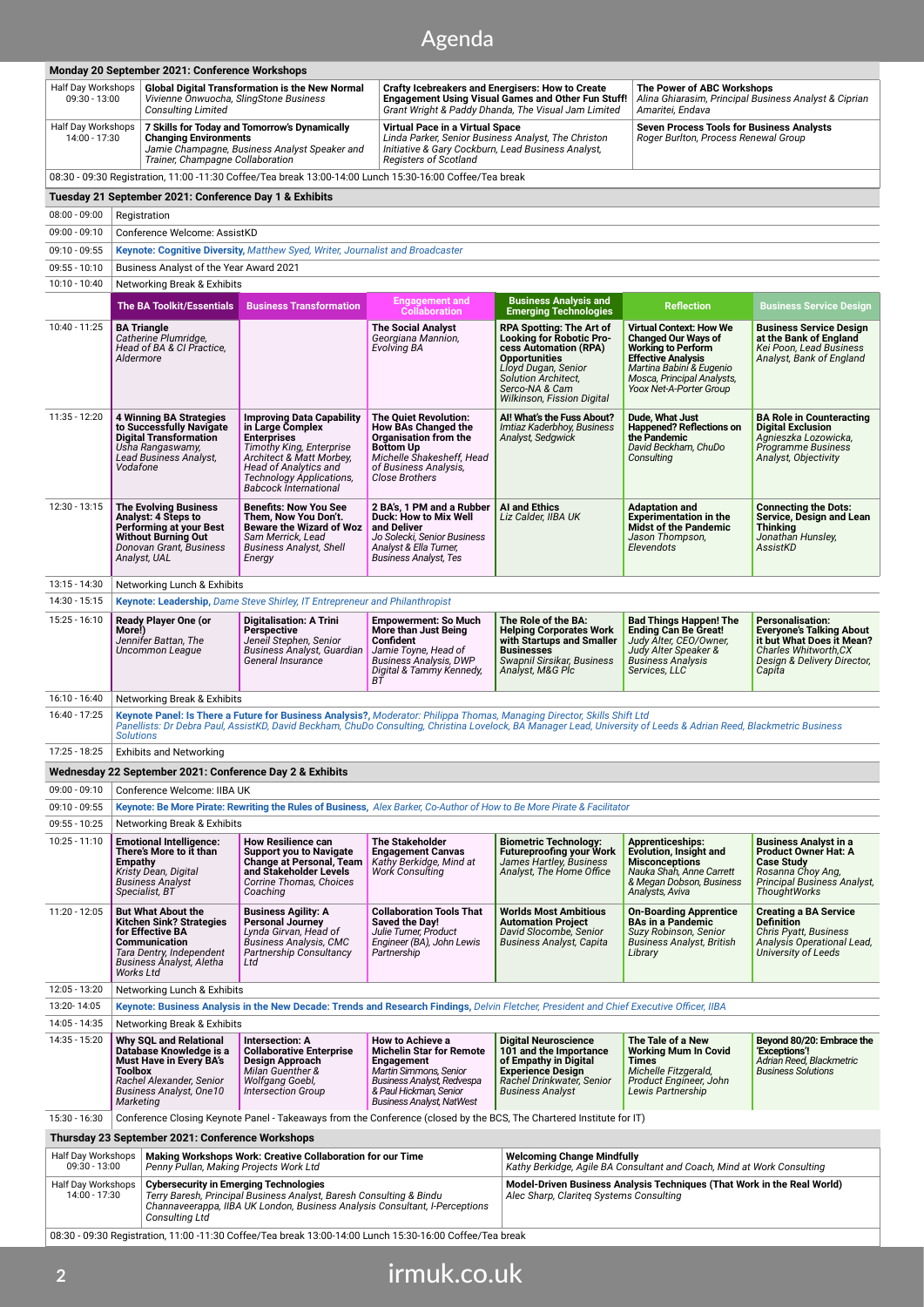## Keynotes

#### **Keynote: Cognitive Diversity**



*Matthew Syed, Writer, Journalist and Broadcaster*

Success is no longer just about talent, or knowledge or skill. Today, it is also about freeing ourselves from the blinkers and blind spots that beset us all, and harnessing a critical new ingredient: cognitive diversity.

Cognitive diversity can strengthen any institution or team; it challenges hierarchies, encourages constructive dissent and forces us to think again about where the best ideas really come from. But it also offers dozens of individual applications too: the art of personal reinvention, the extraordinary benefits of personalised nutrition and how to break free of the echo chambers that surround us all.

Matthew Syed draws on cutting-edge research in psychology, economics and anthropology, and lessons from a dazzling range of case studies, including the catastrophic intelligence failings of the CIA before 9/11, a communication breakdown at the top of Mount Everest and a moving tale of deradicalisation in America's Deep South.

Matthew offers a radical new approach to success and a route map to how we can tackle our most complex challenges, such as obesity, terrorism and climate change.

#### **Keynote: Leadership**



 *Dame Steve Shirley, IT Entrepreneur and Philanthropist*

#### **Keynote: Be More Pirate: Rewriting the Rules of Business**



*Alex Barker, Co-Author of How to Be More Pirate & Facilitator*

In the late 1600s a small group of ordinary people rose up against the establishment and changed society forever. The world called them pirates, but these pirates didn't just break the rules, they rewrote them. They didn't just reject society, they reinvented it. They weren't the villains Disney would have you believe, but revolutionaries who stood up the status quo and re-imagined their future, and there's much that can be learned from pirates about innovation, collaboration and operationalising your values.

Since Be More Pirate was published in

2018, the pirate principles have been applied all over the world by individuals and organisations – from local authorities to Lego, nurses to Nike. The growing movement is led by Alex Barker and in this session she will explain what she has learnt from their global community of rebels about rewriting the rules of business: how to be bolder in your thinking, manage uncertainty, collaborate more effectively and fight for what really matters.

#### **Keynote: Business Analysis in the New Decade: Trends and Research Findings**



*Delvin Fletcher, President and CEO, International Institute of Business Analysis*

We are in a transformational decade – and it's not just because of COVID-19 – although that certainly matters! It's about the how and the why and the what of growth in the business analysis profession. How do we need to think differently? Why do we need to adapt? What changes are and will be most important for our work? What is critical for us to understand and learn from? What are IIBA's plans to help each of us on our career journey? What can we learn from IIBA's latest research and engagement on the profession, including:

- The critical trends in strategy and technology that are influencing business analysis.
- Areas of opportunity and growth for business analysis professionals.
- What leaders want the boardroom perspective on our work.

#### **Keynote Panel: Is There a Future for Business Analysis?**



 *Philippa Thomas, Managing Director, Skills Shift Ltd*

 *Dr Debra Paul, Managing Director, AssistKD*



 *David Beckham, Principal Consultant, ChuDo Consulting*



 *Christina Lovelock, BA Manager Lead, University of Leeds*



 *Adrian Reed, Principal Consultant, Blackmetric Business Solutions*

Business analysis has been a recognised discipline for over 30 years and yet the contribution made by business analysts is still called into question. Recognition of the role remains patchy and business analysts often question whether they still have a role to play in many environments. Undoubtedly, the advent of Agile approaches such as Scrum has had an impact on this situation. This session examines the 'state of the nation' for the BA community and considers whether a future for business analysis is guaranteed and, if so, how this future might look.

"I was really looking forward to attending the conference, not only because of the BAoTY award but also because over the years I have heard such great feedback from colleagues.

I certainly wasn't disappointed…

The pre-conference comms were excellent – well-timed and informative, the variety of presentations and interactive Q&A was brilliant, and all of the key-note speakers really held your attention with both their solemn wisdom and humorous anecdotes. The meticulous attention to timings for the BAoTY presentations was worthy of a Royal function, and everything else went off so smoothly you would never have guessed that this was the first remote conference – well done to everyone involved in planning, organising and technical setup.

I am already thinking of how to share a weekly timeslot with my BA Colleagues, to watch all of recorded sessions over the next 9 months !!"

> Pilar Scullion, Senior Business Analyst, Allianz Insurance plc.

## **Discounts**

#### **Group Booking Discounts:**

| 2-3 Delegates | 10%        |
|---------------|------------|
| 4-5 Delegates | <b>20%</b> |
| 6+ Delegates  | 25%        |

IIBA and BCS member Discounts Available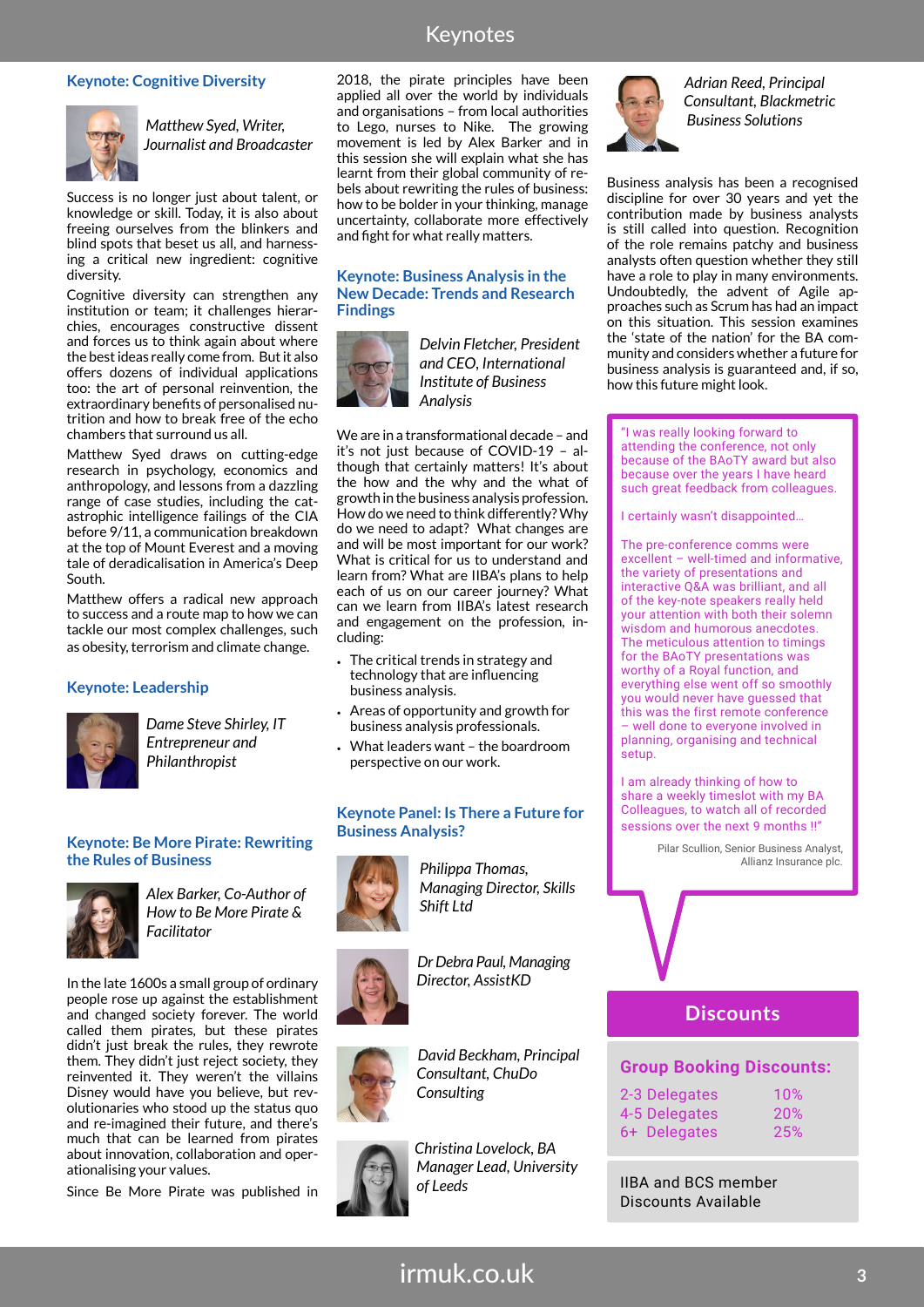## **Half Day Workshops: Monday 20 September**

#### **Global Digital Transformation is the New Normal**

*Vivienne Onwuocha, Managing Partner, Slingstone Business Consulting Limited*

The pandemic has undoubtedly changed how the world operates, how Businesses run and how customers want to engage with companies.

The pandemic accelerated digital technology adoption as companies transform how they operate and move their businesses online/virtual.

In the simplest term, digital transformation means using digital technologies to help an organisation improve existing processes and/or capture new opportunities by adapting its strategy and structure.

One of the common reasons for the failure of digital transformation projects is the lack of digital skills within the organisation.

Vivienne shares her experience of running large scale Global Digital Transformation projects and how she uses her business analyst skills to develop the digital strategy roadmap.

Attendees can expect to learn:

- The techniques used to conduct an assessment of the organisation.
- How to analyse existing technology and infrastructure.
- Analyse the organisation's capabilities.

#### **Crafty Icebreakers and Energisers: How to Create Engagement Using Visual Games and Other Fun Stuff!**

*Grant Wright, Chief Doodler, The Visual Jam Limited & Paddy Dhanda, Chief Creative Thinker, The Visual Jam Limited*

The ability to make human connections is vital to all forms of knowledge work, particularly those that rely upon innovation, creative thinking and collaboration to succeed. The lack of human contact during the global pandemic has brought this sharply into focus with many organisations struggling to create a remote working environment that is able to foster effective collaboration.

Join Grant Wright and Pardeep (aka Paddy) Dhanda, for an immersive hands on session, where they will explore how visual thinking and gamification can be used to boost creativity and make work more engaging and enjoyable, even in a remote environment.

In this fun-packed session participants will learn how to:

• Break the ice and energise their stakeholders / workshop attendees.

- Use visual games to explore ideas and spark creativity.
- Leverage the numerous social and cognitive benefits of using games in a business context.

#### **The Power of ABC Workshops**

*Alina Ghiarasim, Principal Business Analyst & Ciprian Amaritei, UX Lead, Endava*

The Accelerated Business Case (ABC) workshop is designed to help make a smart decision on a product idea, capability, or a set of features, in a day or less.

The need to run an ABC workshop would typically be identified in the Look Ahead event, a central refinement where teams look at current and future delivery and try to update the Product Roadmap based on new initiatives and aggregated feedback. Some of the capabilities identified as potential candidates for the roadmap would have to go through an ABC workshop to accelerate a good-enough understanding of their business uncertainty and technical complexity, identify the main risks and dependencies and confidently qualify them through a GO/ NO GO decision.

The things delegates will learn and practice with:

- They will be given a real-world idea/ capability to work on to:
	- Understand how the capability fits into the overall vision of the product.
	- Refine and breakdown the capability into more granular features.
	- Size the features and evaluate the backlog health indicators for each feature.
	- Produce an initial roadmap with high-level phases (Next/Later/Last).
	- Calculate the cone of uncertainty and enable a GO/ NO GO decision for building the idea.
	- Start envisioning the qualified capability using dedicated UX techniques.

#### **7 Skills for Today and Tomorrow's Dynamically Changing Environments**

*Jamie Champagne, Business Analyst Speaker and Trainer, Champagne Collaborations*

Whether dealing with the unprecedented challenges of today or planning ahead for the "new normal", staying adaptive and keeping your skills sharp no matter what changes your organization, community, and environment face are your keys to success in our dynamically changing environments! This session will dive attendees into key leadership and change management skills they need for the dynamic and digital environments of today's work. Mastering these skills helps leaders of all levels (no titles here!) to pivot, respond, and deliver

proactive solutions while facing today's new challenges that are occurring at a moment's notice. Attendees will leave being able to apply practices to continue to support the adaptability and success of their teams and organizations.

At the end of this session attendees will be able to apply:

- Define what business agility means and why it is important to success today.
- Drive positive collaboration with clear visioning regardless team location and makeup.
- Enhance your prioritization skills and those of your teammates.
- Measure and deliver successful projects even during times of change.
- Understand what is means to be "digitally comfortable".

#### **Virtual Pace in a Virtual Space**

*Linda Parker, Senior Business Analyst, The Christon Initiative & Gary Cockburn, Lead Business Analyst, Registers of Scotland*

Lean, Scrum, Kanban, Agile, Systems Thinking…where to start?

How do organisations use method to inform change or transformation?

And what's the best way to roll in change, without breaking business operations, during these turbulent times where all business is conducted virtually.

Perhaps it's less about method and big transformation and more about agility, flexibility and ways of working which promote incremental and iterative change.

Delivering what matters for customer and users.

Join Gary and Linda in this immersive workshop as they show when, where and how to produce a variety of artefacts, apply method and build towards success.

They'll share inside information via a series of cases studies describing what's worked well when working through the delivery life cycle…and what to do post-delivery to ensure there's a continued change support system in place for business (and customer) stability.

Above all, we'll show how you can continue to play a leading role in delivering new services in a virtual space.

#### Learning points:

- Good tools that help you share and collaborate virtually are essential.
- Maintaining good mental health, for you, your team and your BA community helps all of you to reach your goals – we'll show you some techniques that helped us.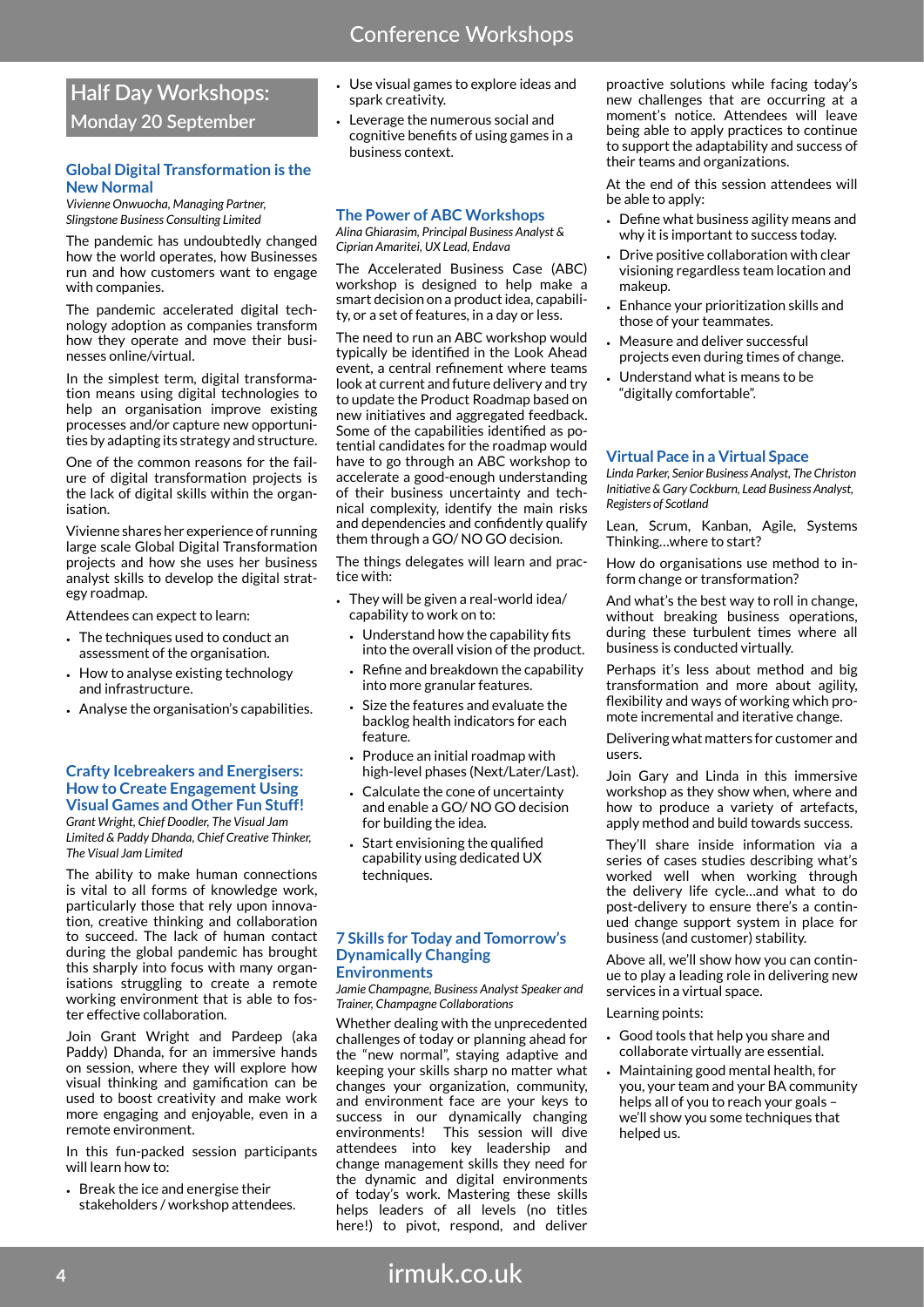- Be more agile… we aren't talking about the method here we are taking about flexibility and the need to roll with it. We'll show you how and when this worked for us – it could work for you too.
- Thinking about your customers, thinking about their needs even if they don't at first align with yours, can produce great rewards, particularly in these lockdown times.
- Thinking ahead… as we move toward another environmental change what will happen next for us.

#### **Seven Process Tools for Business Analysts**

#### *Roger Burlton, President, Process Renewal Group*

Business process analysis and design should be a core competency for all business analysts and business architects. It is a key component of the BABOK V3 required for BA certification. In this session Roger Burlton, a pioneer in process management and the author of the Business Process Manifesto, will introduce seven key techniques that will be a little different and will help BAs, Business Architects and Process Professionals to become better at what you do and make it easier for your internal and external clients to understand what's going on and participate easily. We guarantee that you will want to and will be able to use these over and over again. During this workshop, you will have the opportunity to apply these techniques using a simple case study.

- Stakeholder Exchanges, Expectations and Experiences.
- Concept / Information Maps.
- The Process IGOE Model.
- Decision Structures.
- Multiple Dimensions of Measurement.
- Culture and Behaviour Design.
- The Burlton Hexagon for Capability Assessment.

## **Half Day Workshops: Thursday 23 September**

#### **Making Workshops Work: Creative Collaboration for our Time**

*Penny Pullan, Director, Making Projects Work Ltd*

Collaborating with diverse stakeholders through workshops lies at the very heart of business analysis. To create lasting results means engaging people and drawing out their best, whether the workshop is virtual, hybrid or in-person, and whatever the challenges involved. This interactive session will explore how BAs can make their workshops work, focusing on proven, creative collaboration tips and

#### techniques that work in 2021.

Penny will take you from an initial idea, through step-by-step preparation, to an engaging and effective session. She will explore how you can feel confident. creative and competent throughout. Of course, Penny will be applying the tools and techniques she describes, so you can experience an engaging and enjoyable workshop in practice. Expect live drawing too!

Come to this tutorial to learn how to make your workshops even better! Everything will be backed up by practical techniques and tips, along with examples from the speaker's experience. You'll learn:

- Real horror stories from BA workshops, plus inspiring ones too;
- What makes people tick, both as participant and facilitator, and how to use insights from neuroscience and psychology to help you;
- How to plan your brilliant workshop: the three things to focus on;
- How to run an effective, enjoyable and engaging workshop, while overcoming complications, whether virtual, hybrid or in-person.
- How to get actions done afterwards.

#### **Welcoming Change Mindfully**

*Kathy Berkidge, Agile BA Consultant and Coach, Mind at Work Consulting*

#### Change is the new normal.

If nothing else, 2020 was a great reminder that change can happen on a micro or macro scale. We all know change happens – we just don't know when, where, how, who or what will change. But change can be stressful. It can make us anxious, disappointed and undermine our state of well-being. Even small, trivial change can be stressful and trigger our defences. Change and uncertainty can really test our resilience.

In this session, you will learn how to apply mindfulness to maintain a mindset that truly welcomes change. Mindfulness enables us to cut that knee-jerk reaction to change, to accept what's happening, respond consciously, remain open, adapt and move on. You will learn why mindfulness is an essential skill for building resilience and managing uncertainty.

By attending this session, you will learn:

- The benefits of mindfulness;
- How to apply mindfulness to be more open to change and uncertainty;
- How mindfulness helps you cope with stress;
- Some simple techniques to build resilience.

#### **Cybersecurity in Emerging Technologies**

*Terry Baresh, Principal Business Analyst, Baresh Consulting & Bindu Channaveerappa, Director IIBA UK London, Business Analysis Consultant, I-Perceptions Consulting Ltd*

Technology is emerging and expanding to provide better solutions and enhance end-user experience and with every benefit comes risks. We have clearly established evidence that as technology expands so does vulnerability resulting in security breaches and incidents. Why is this the case? What are the organisations missing or overlooking?

Cybersecurity is no longer an IT problem to solve. Today, it's a top priority for most business leaders, while customers expect companies to keep their information secure, and regulatory mandates increasingly add pressure to tighten controls. And with a massive shortage of cybersecurity talent, organisations need everyone to take responsibility for cybersecurity – to think and act securely. And to ensure that cybersecurity solutions are value-driven, performing accurate risk assessments are foundational.

In this workshop, the presenters who are also the co-authors of the IIBA Cybersecurity Business Analysis Certification and exam writers will share strategies and methodologies to address the mammoth Cyber-world issues through tutorials, group discussions, and risk assessment exercises on real-life security incidents. You will learn to implement key security components and take away approaches to implement today and onward in the ever-expanding new cyber-landscape.

What Attendees Will Learn:

- A foundation in cybersecurity concepts.
- Practical skills to perform cybersecurity risk assessments.
- Analyse a real-life cybersecurity breach and addressing the issues, concepts and mitigation procedures.
- Applying industry-standard cybersecurity frameworks.
- Enhancing your capabilities and contributions to digital solutions.

#### **Model-Driven Business Analysis Techniques (That Work in the Real World)**

#### *Alec Sharp, Senior Consultant, Clariteq Systems Consulting*

Simple, list-based requirements are a good starting point, but eventually requirements must be synthesised into a cohesive view of the desired to-be state. Only then will other, important requirements emerge. This information-filled half-day overview shows how to accomplish this with an integrated, model-driven framework comprising business-friendly data models, business process models,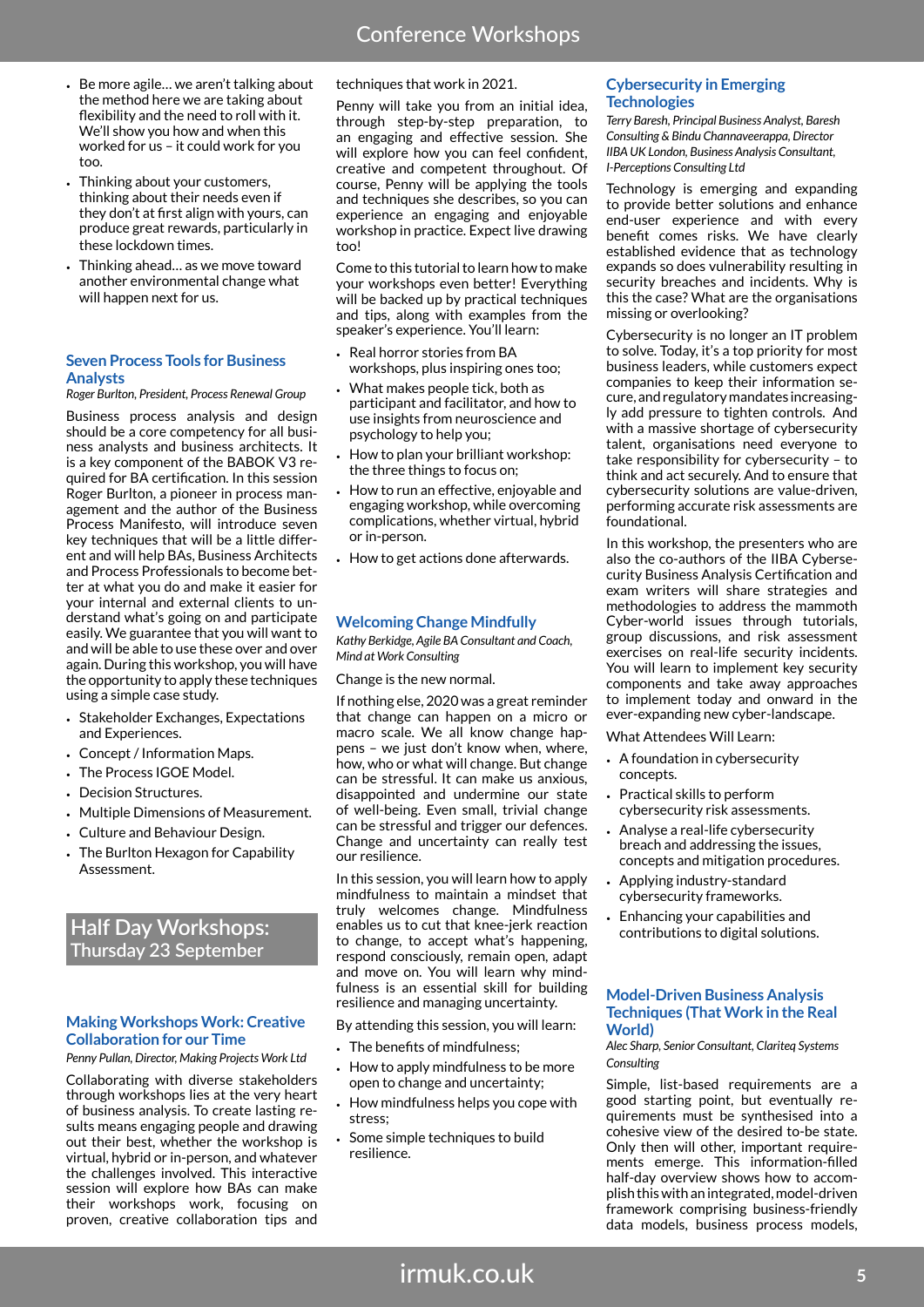a unique form of use cases, and service specifications.

This workshop introduces business-friendly modelling techniques that have been proven on both custom development and packaged software projects. They are repeatable by analysts, relevant to business subject matter experts, and useful to developers. They are also surprisingly popular with Agile teams because they support "just enough" modeling to get started with confidence, and then let iterative development take over. It distills the material from Alec's three, two-day workshops on Working With Business Processes, Business-Oriented Data Modelling, and Use Cases & Services.

After a quick review of bad advice in the world of business analysis, the consequences of applying it, and why it just doesn't work, we'll study four integrated modelling techniques, each addressing one fundamental aspect of the problem space:

- Concept Models developing a common understanding of what things the process and application need to know about with a business-friendly conceptual data model; and then transitioning to a more rigorous and detailed logical data model;
- Process Scope Models and Process Workflow Models – what the real business processes are, how the as-is process works, and how the to-be process should work;
- Use Cases how the application should behave externally in support of the people and processes using it;
- Business Services what the application should do internally regardless of who is using it, or how; Specific attention will be given to showing

how to:

- Progress through well-defined Scope, Concept, and Detail (Specification) perspectives and levels of detail;
- Apply these techniques in an Agile setting, including dos and don'ts.

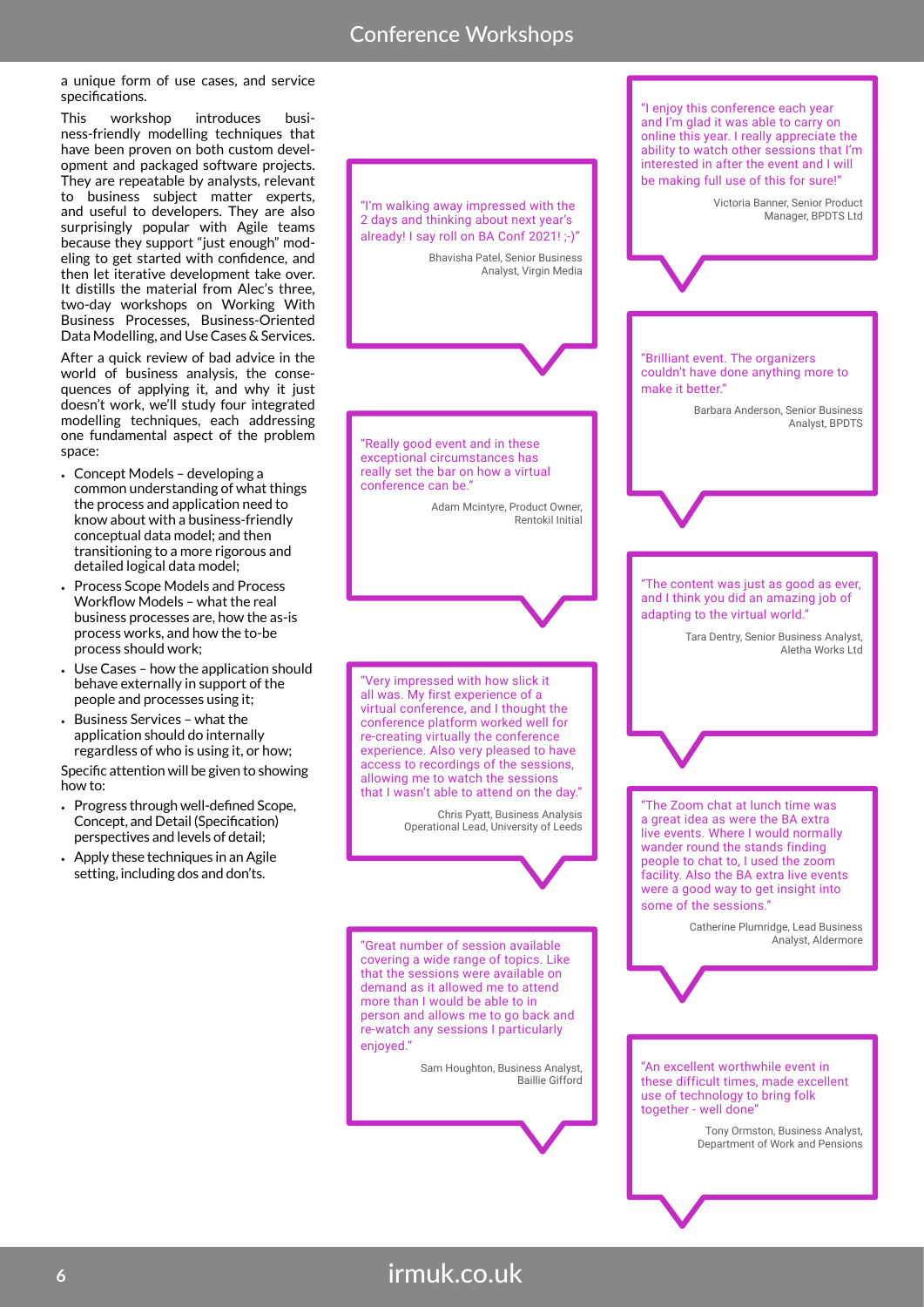## **Tuesday 21 September Conference Day 1 & Exhibits**

## 09:00 - 09:10

### **Conference Welcome: AssistKD**

## 09:10 - 09:55

#### **Keynote: Cognitive Diversity**

*Matthew Syed, Writer, Journalist and Broadcaster* Success is no longer just about talent, or knowledge or skill. Today, it is also about freeing ourselves from the blinkers and blind spots that beset us all, and harnessing a critical new ingredient: cognitive diversity.

Cognitive diversity can strengthen any institution or team; it challenges hierarchies, encourages constructive dissent and forces us to think again about where the best ideas really come from. But it also offers dozens of individual applications too: the art of personal reinvention, the extraordinary benefits of personalised nutrition and how to break free of the echo chambers that surround us all.

Matthew Syed draws on cutting-edge research in psychology, economics and anthropology, and lessons from a dazzling range of case studies, including the catastrophic intelligence failings of the CIA before 9/11, a communication breakdown at the top of Mount Everest and a moving tale of deradicalisation in America's Deep South.

Matthew offers a radical new approach to success and a route map to how we can tackle our most complex challenges, such as obesity, terrorism and climate change.

## 09:55 - 10:10

#### **BA of the Year Award 2021**

### 10:10 - 10:40

#### **Networking Break & Exhibits**

## 10:40 - 11:25

#### **BA Triangle**

*Catherine Plumridge, Head of BA & CI Practice, Aldermore*

Unlike the Bermuda triangle you're unlikely to disappear in the BA triangle, however without consideration for the BA triangle you're likely to get lost. The BA triangle focuses on 3 elements that make up the foundation of business analysis in change, it covers requirements, process and data. Business Analysts sometimes focus on the requirements at the expense of time spent

on the process analysis. Quite frequently business analysts miss focusing on the data due to the perception that it's too technical or they are unclear how to approach data analysis.

Merging the three elements together, approaching them holistically always leads to clearer analysis outcomes.

This session will cover:

- The three elements, requirements, process and data and how they form the foundation of analysis.
- Common reasons why one or more of the elements are missed off, recognising the elephants in the room and how to use tools in the BA toolkit to tease them out.
- How to become an advocate of the BA triangle and to push back effectively when being challenged to drop one of the elements.

### **The Social Analyst**

*George Mannion, Director, Evolving BA*

The one stop shop of Social Media knowhow by a prolific user and Business Analyst Consultant.

Have you been unsure of how social media could connect you with fellow BAs, elevate your career, your company, or your brand? Want to know the benefits and differences of Facebook, Instagram, Twitter, TikTok, Clubhouse, LinkedIn and more?

Have you listened to a podcast and wanted to create one of your own but you don't know where to start? Learn the equipment to buy, how to publish it, how to get followers.

Join Georgiana Mannion, the former IIBA Australia Board of Directors Vice-President, podcast host, social media user & social media consultant for other companies. This is a quest through the internet to make social media work for you.

Learn how to:

- Brand across platforms.
- Use different tools effectively.
- Tailor your message to your audience.
- Connect with other BAs, influencers, and BA celebrities.

#### **RPA Spotting: The Art of Looking for Robotic Process Automation (RPA) Opportunities**

*Lloyd Dugan, Senior Solution Architect, Serco-NA & Cam Wilkinson, Director, Fission Digital*

RPA has been emerging with great fanfare, but is often pushed out without full comprehension of its intended impact or to what problems it should be applied. In our experience with planning for and deploying RPA solutions, lessons have been learned that can be of use to Business Analysts directed to make RPA happen.

Presented insights are based on work at Serco-Global subsidiaries in the North America and Asian-Pacific regions. Serco is a business process outsourcer (BPO) supplying outsourced business services to commercial

and government clients around the world, including fleet management, call center management, contact tracing, etc., using emerging technologies to deliver services at low cost and high value.

This presentation covers:

- Differences between attended and unattended RPA, and RPA bots versus users.
- Differences between RPA design vs other designs, including design patterns.
- Characteristic markers for where RPA can help, and what kind of RPA to use.

#### **Virtual Context: How We Changed Our Ways of Working to Perform Effective Analysis**

*Martina Babini & Eugenio Mosca, Principal Analysts, Yoox Net-A-Porter Group*

Last year's experience has significantly changed the configuration of our working environment.

We have now to perform our analysis with a screen in between us and our stakeholders. This forced the reshaping of some of the main steps that build up an analysis process.

Achieving effective communication requires finding new tools and new approaches. Requires switching the perspective and getting used to speaking without having immediate feedback, requires moving your attention from understanding the slight movement of your stakeholders face to paying attention to their voice.

Creating an end-to-end process means using visual representation tools to substitute whiteboards and to ensure that your message reaches everyone with the same content and meaning.

As part of this talk you will:

- Learn what we have done in this year to overcome these issues.
- Get to know some of the tools we used.
- Understand what we have learned through this process.

#### **Business Service Design at the Bank of England**

*Kei Poon, Lead Business Analyst, Bank of England*

As a continually evolving organisation, the Business Analysis Team regularly reviews the services we offer to our customers. As the role of technology expands, our customers desire additional value-add services to help them on their change journey.

An internal business services design review was conducted to better understand the existing services offered by the team. The review and design process identified the gaps and included the development of current and target operating models and resulted in new BA services being defined.

Please join us to find out more about how the Bank is adopting Business Service Design. Kei will cover the following key points:

• What do we mean by business service design.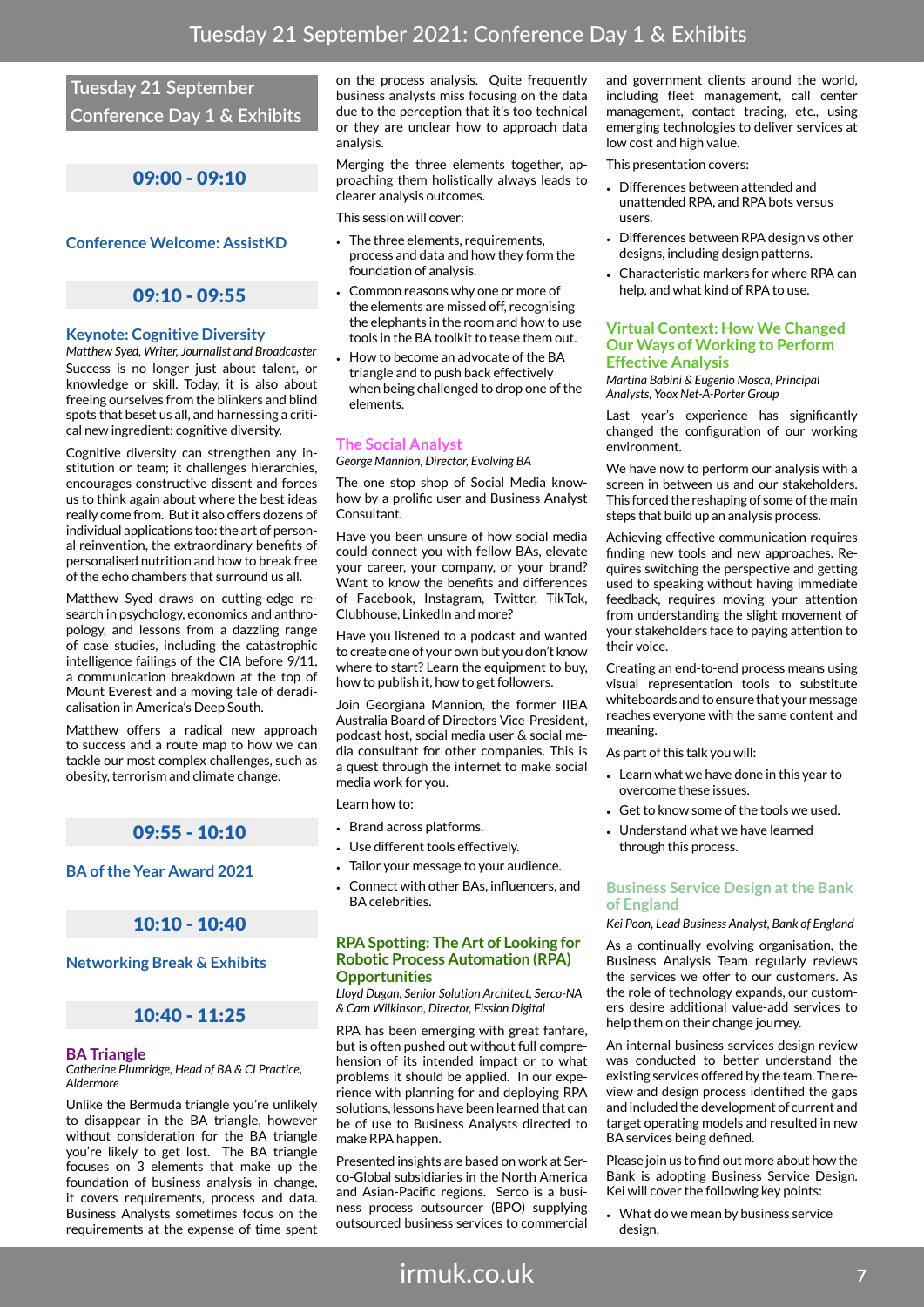- Understanding and alignment of BA skills to services.
- Approach to defining current and target operating models.
- Alignment to the Bank's emerging business architecture.
- Creation of new BA service offerings and catalogue.

## 11:35 - 12:20

#### **4 Winning BA Strategies to Successfully Navigate Digital Transformation**

*Usha Rangaswamy, Lead Business Analyst, Vodafone* 

The sheer scale and complexity of largescale digital transformation programs create unique challenges, even for experienced business analysts.

BAs often work with huge cross-functional stakeholder networks to define features that deliver incremental business value. Knowing where to start and how – is crucial to success: and not always obvious. The tough current virtual climate only adds to the complexity.

Every transformation journey is a unique challenge; but with the right winning strategies in place from the outset, every largescale programme can be a rousing success.

In this insight-rich talk, audiences will learn about:

- The primary, difference-making challenges business analysts face when working on large-scale digital transformation programs.
- Four practical strategies to address these challenges.

#### **Improving Data Capability in Large Complex Enterprises**

*Timothy King, Enterprise Architect & Matt Morbey, Head of Analytics and Technology Applications, Babcock International*

While digital transformation shows success in examples such as Amazon, Uber and Air-BnB, these successes suggest also that new companies exploit such transformation at the expense of existing companies.

Despite being a large engineering services company with a long history, Babcock International is also embracing digital transformation to deliver changes to the efficiency, effectiveness and scope of services. This transformation builds a dependency on digital data across the company.

To manage the inherent risks of this dependency on data, Babcock has developed an approach to identify priorities for improving data capability across the organisation. This approach:

- Promotes a progressive journey towards full data capability;
- Exploits relevant standards (e.g. ISO 8000 for data quality);

• Is applicable to all types of data (e.g. technical, financial and personnel) and system (e.g. CAD, ERP and HR).

By adopting this approach, Babcock has delivered benefits including:

- A coherent data action plan that addresses people, process and technology aspects of the organisation;
- A reliable foundation for successfully exploiting technology such as digital twins, Analytics and artificial intelligence.

Delegates will learn:

- How to prioritise data capability improvements against current status and strategic direction of the organisation.
- How to build better, objective understanding of the value of data across the organisation.
- How to achieve an aligned view of data across managerial, operational and technical functions.
- How to engage all employees to make a contribution to improved data capability.

#### **The Quiet Revolution: How BAs Changed the Organisation from the Bottom Up**

*Michelle Shakesheff, Head of Business Analysis, Close Brothers*

Working in a divisional structure, multiple teams of BAs came together to build a Community of Practice that no-one apart from the BAs noticed….. until they did.

This presentation shares the story of how the BA Community of Practice launched without fuss or fanfare and became the envy of other teams, leading to the creation of other Practices and ultimately a change in the operating model of the Bank's Business Change division.

This presentation will share how the foundations for a strong Community of Practice were built, how the Practice grew and developed, and the results that got it noticed.

This is a celebration of how change can be sparked by collaboration and a shared passion and how BAs can lead the way in effecting organisational change from the bottom up.

Attendees will be able to:

- Understand how to measure the success of a Community of Practice.
- See how BAs act as influencers in the organisation.
- Effect an organisational change from the bottom up.

#### **AI! What's the Fuss About?**

*Imtiaz Kaderbhoy, Business Analyst, Sedgwick* Coverage will include:

- Introduction into AI and Machine Learning.
- Techniques BA's can adopt to stay informed on latest trends and developments.
- AI in product design, focusing on how AI impacts collaboration, service design and product design and what this means for BA's.
- Why do BA's need to include AI in product thinking and how can we best apply AI in product thinking?
- The impact on emerging technologies such as AI on business and the people impacted by these technologies.

What attendees will learn?

- How to stay informed of AI and emerging technologies.
- How AI can positively impact the design process.
- How BA's can enhance their skills sets through developing specialist knowledge and skills.
- How AI and emerging technologies impacts every stage of the SDLC and how we can prepare ourselves for success.

#### **Dude, What Just Happened? Reflections on the Pandemic**

*David Beckham, Principal Consultant, ChuDo Consulting*

In this session David Beckham will reflect on the massive changes that occurred over the last eighteen months and the echoes these changes will leave in the world of business. He will consider what contribution the business analysis profession made (Or should have made) to facilitating these changes. Did we rise to the challenge? Or were we overlooked in the chaos? Did we even see it as our business? Was it all too large and well…… global?

Hindsight is of course, a comfy chair which Dave will blatantly slouch in as he picks out some areas where BAs would surely have made a difference. Or at least what we can learn to ensure things might be better next time.

#### **BA Role in Counteracting Digital Exclusion**

*Agnieszka Lozowicka, Programme Business Analyst, Objectivity*

The global Covid-19 pandemic made a great shift in all people's lives. As an answer to that situation, a lot of essential services and products were moved online. That change brought a lot of benefits but it also created many barriers.

As Business Analysts, we need to make sure that we are creating experiences that are accessible and welcoming to everyone. We need to remember that we are creating solutions not only for ourselves but for many individuals in all kinds of situations.

In this session delegates will learn:

- What are the benefits of inclusive products?
- What is the role of Business Analysts in making the products accessible for all?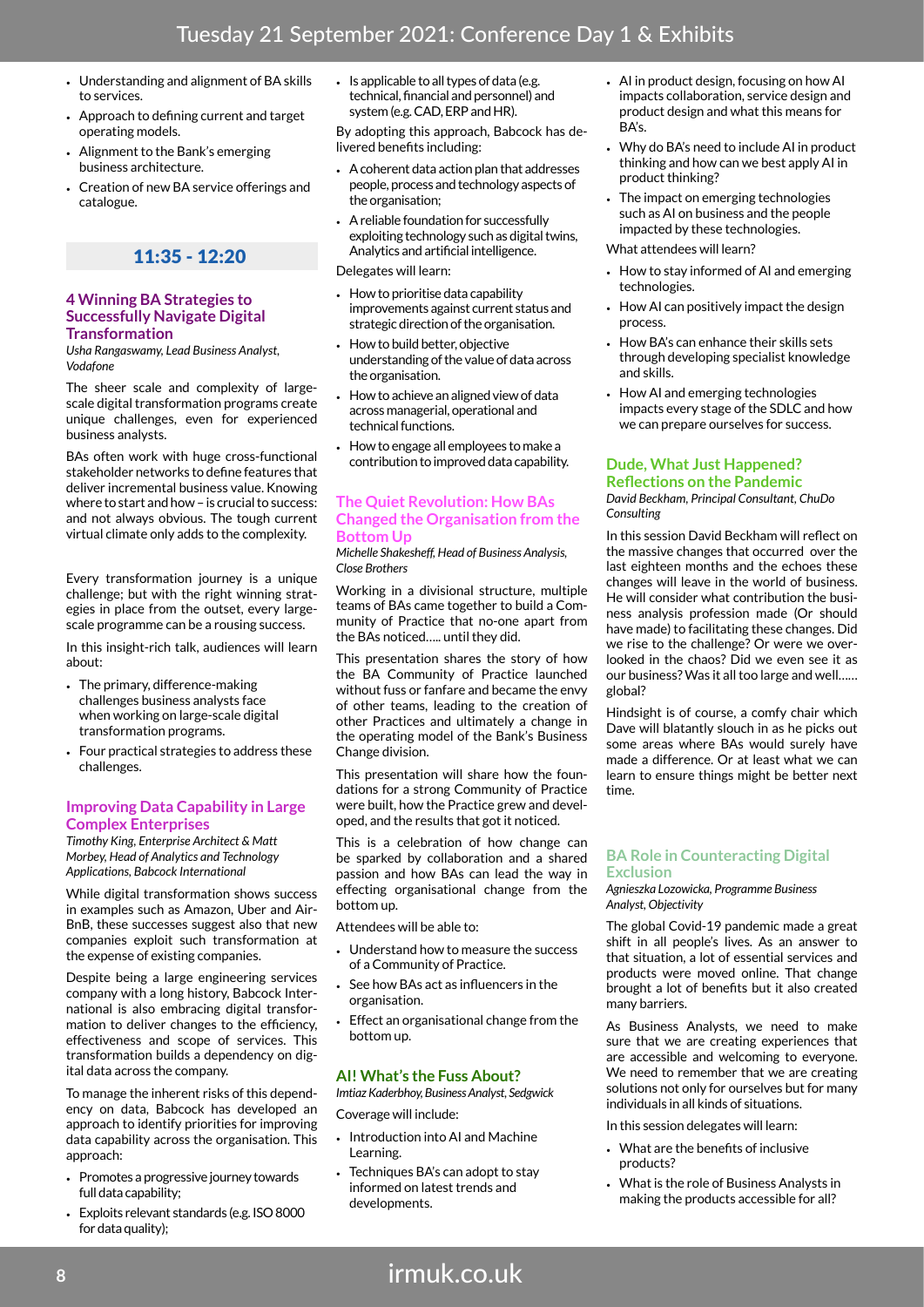• How to talk to stakeholders about creating inclusive products.

## 12:30 - 13:15

#### **The Evolving Business Analyst: 4 Steps to Performing at your Best Without Burning Out**

*Donovan Grant, Business Analyst, UAL*

The demands on a Business Analyst are forever challenging. It not unusual for project scope to creep, delivery timelines to get reduced and for business stakeholders to be resistant to change. A Business Analyst will strive long and hard to succeed, using all their knowledge, skill and tenacity. At some point unexpectedly, it is not unusual to hit a plateau, loss of enthusiasm or even burnout. The evolving Business Analyst is not a robot so it is important you have grounding principles and strategies to enable you to sustain your well-being while continuing to perform at best.

What you will learn:

- How to optimise your winning fundamentals
- How to plan your day holistically
- How to make waves to energise during your day
- How to use AM and PM planning for success.

#### **Benefits: Now You See Them, Now You Don't. Beware the Wizard of Woz**

*Sam Merrick, Lead Business Analyst, Shell Energy*

All organisations need to adapt to survive and to thrive. Yet, all too often organisations are finding themselves in an internal battle over which changes to fund. Working out the most beneficial adaptations to make is critical to the organisation surviving and thriving in often dynamic business environments.

In large organisations, the corporate strategy creates an overall purpose and direction for business units. However, when this is devolved, the demands of the competing business strategies need to be balanced in transformation decision making. Sometimes this can lead to "disappearing benefits", where benefits claimed are never realised, in order to gain favour during internal prioritisation.

This session will follow our hero, Anna Lizst of Emerald City Ltd, as she battles the Wizard of Woz, a master of disappearing benefits – to help the organisation to achieve its transformation yellow brick road-map.

Through this story, you will hear:

- Why the business analysis skillset is crucial to identifying disappearing benefits;
- How to create consistency in early business case development;
- How to use organisational performance metrics to adapt the business case process to become more accurate;
- How to create consistency when faced with high risk and uncertainty of associated benefits;
- How to use time as a financial friend to gain benefits agility.

## **2 BA's, 1 PM and a Rubber Duck: How to Mix Well and Deliver**

*Jo Solecki, Senior Business Analyst & Ella Turner, Business Analyst, Tes*

Imagine being told you're embarking on a Project that has been attempted 3 times before and failed. The team is a mixture of Project resource, Engineers, Developers, Product Managers, Business Users and Infrastructure Teams all of whom are located globally. Not only that, you only have a year to remove a legacy system and implement a whole new infrastructure for advert booking, payments and invoicing. Your main customer base are Schools that will need to adapt to these changes whilst also trying to operate in the midst of a global pandemic!

This talk will highlight the highs, lows, tips, and techniques we learned along the way of collaborating and driving forward the Project and of course the infamous rubber duck who became our trusted ally along the way.

- How to work with teams using different approaches to delivery (Agile, Waterfall, Beyond Agile!) and still deliver.
- How to adapt each tool/technique to each situation and audience.
- How the rubber duck became our most trusted technique and came with us on the journey!

## **AI and Ethics**

*Liz Calder, President, IIBA UK*

Are you interested in modern technologies such as AI and Robotics, but also worried about the impact they can have on both individuals and wider society? Do you want to understand more about the sorts of principles these projects should consider? The world of emerging tech is exciting and full of opportunity but also, as we are seeing, full of potential ethical minefields. The field of Modern Ethics is growing alongside it but, too often, we are learning from our mistakes rather than getting it correct from the beginning. In this session, we will explore together some of the ethical consequences of our choices of technology, the challenges of reaching an ethical consensus (did you know that ethical choices differ across cultures?) and ways of bringing those ethical discussions into your projects.

In the session we will cover:

- Ethical issues affecting modern companies.
- How we learn about people's ethical stance.
- Ethical good practice and what you should consider in your teams.

## **Adaptation and Experimentation in the Midst of the Pandemic**

*Jason Thompson, Principal Consultant, Elevendots*

Starting a new career as a BA Trainer and a Masters Degree in Innovation, Creativity and Leadership, would be a challenge at the best of times. Throw in a pandemic and a shift to virtual learning and teaching, turned a steep learning curve into a vertical climbing wall. During this presentation, I would like to share my reflections on:

- Adapting and Experimenting with Training and Learning in a Virtual Environment.
- How my experience as a masters student, helped me to explore the use of physical media in a virtual classroom.
- Reflections on the pros and cons of virtual learning using feedback gained from tutors and learners.

#### **Connecting the Dots: Service, Design and Lean Thinking** *Jonathan Hunsley, Director, AssistKD*

Increasing customer expectations and the advancement in digital technologies combined with changing marketplace dynamics have all helped to bring business service design to the forefront of the strategic change agenda. Service, design and lean thinking can all align to improve business service outcomes but what are the connections and how do we leverage these? What do each of these thinking approaches offer?

#### thinking approaches offer?

Key points:

- What do we mean by service thinking?
- How might we understand design thinking and what are the techniques?
- How does lean thinking help?
- What is the connection of all these thinking approaches to the business analysis world?

## 13:00 - 14:30

**Networking Lunch and Exhibits**

## 14:30 - 15:15

**Keynote: Leadership**

*Dame Steve Shirley, IT Entrepreneur and Philanthropist*

## 15:25 - 16:10

## **Ready Player One (or More!)**

*Jennifer Battan, Co-Founder & Chief Creativity Officer, The Uncommon League*

You've done the sticky note wall. You've done brainstorming. But have you taken the leap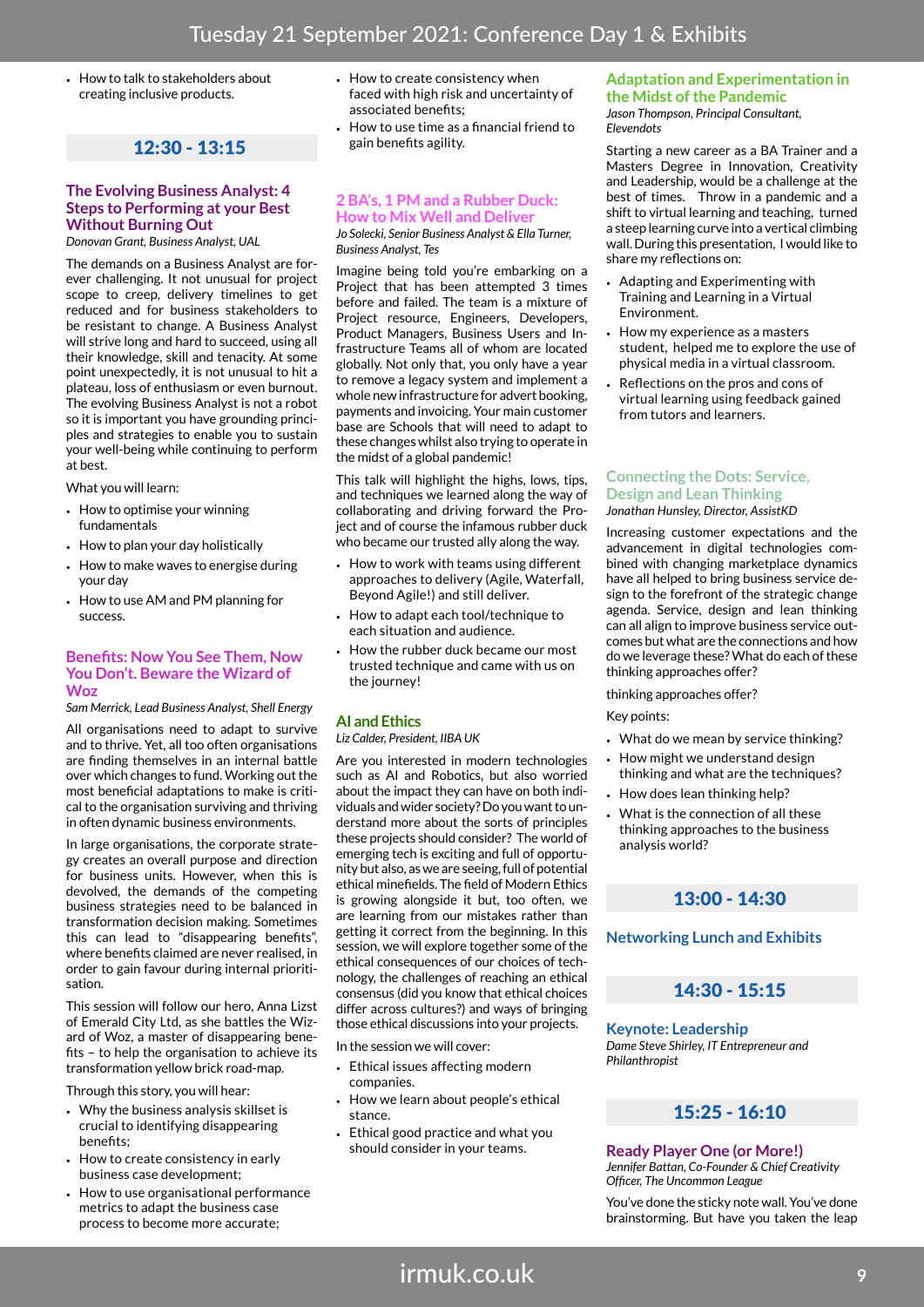is beyond finding Halliday's Easter eggs and reigning supreme within the oasis. This is a real method you can use whether your goal is generating ideas, creating your product strategy, solving problems or making decisions. Games are a practical way to harness the creative and collaborative strengths of a group. Less talk, more play. More play, more collaboration. More collaboration, stronger teams. Stronger teams, stronger results. Start playing games that make a difference. This is a hands-on follow up to The Art of Gamification. Come on, let's play some games!

You will learn:

- How to harness the power of sequencing gamified techniques.
- How to select which games to play to reach your goals – in a virtual or inperson environment.
- How to convert game output into real work products – whether you're in a traditional or agile environment.

#### **Digitalisation: A Trini Perspective** *Jeneil Stephen, Senior Business Analyst,*

*Guardian General Insurance*

Although most Trinbagonians who consider themselves technically savvy because they have the most pricey cell phones and can circulate memes created in response to any nationwide or worldwide event and on WhatsApp faster than Usain Bolt, getting customers to transition to doing business online was proving quite a challenge prior to Covid19 as culturally many Trinidadians prefer to do business in person.

This presentation highlights what are key components to reduce the likelihood of unsuccessful digitalisation implementation told from the perspective of a Business Analyst working in a developing country. A perspective that is important because many large corporations have businesses in developing countries and as their client – a Business Analyst observing both their successes and failures, it's a perspective that can be quite useful, as these observations informed how I approached digitalisation projects.

Participants will Learn:

- What really is digitalisation it seems to be the new buzz word but what is it really.
- Why digitisation after Covid 19 we should not be asking this question but let's.
- Why there can be resistance from both the client and staff perspectiveparticularly in developing countries.
- What components to consider when implementing digitalisation.
- Change Management 101.

#### **Empowerment: So Much More than Just Being Confident**

*Jamie Toyne, Head of Business Analysis, DWP Digital & Tammy Kennedy, Senior Digital Delivery Manager, BT*

It's hard for a week to go by without hearing the word empowerment. However more often than not, this is confused with confidence. As business analysts, we are catalysts for change and are at the heart of delivering new experiences for customers. Understanding the importance of empowered teams can help bolster your skills and the effectiveness of your analysis to deliver high quality outcomes.

Jamie and Tammy share their experiences on how they have built empowered communities of practices leading hundreds of business analysts between them.

Key takeaways from this session are;

- Understanding the difference between confidence and empowerment.
- How understanding empowerment as a BA can drive your future development.
- Techniques and communication styles to help you embrace empowerment.

#### **The Role of the BA: Helping Corporates Work with Startups and Smaller Businesses**

*Swapnil Sirsikar, Business Analyst, M&G Plc*

With the fast pace of innovation, Corporates are on a lookout for finding new ways to solve the business problems to stay ahead of the competition. Start-ups are at forefront of using new emerging technologies and are looking for support to scale up quickly. Corporates and Startup can complement each other and build synergies through collaboration. If done the right way, it can be a Win-Win arrangement for both. Business Analysts have always been at the centre of understanding the business requirements and finding the most suitable solution. Business Analysts can act as a bridge between Corporates and Start-ups and play a key role to make the partnership a grand success.

Key learnings from the session:

- What are the Benefits and Risks of Corporates collaborating with Startups?
- Why BAs in Corporates should keep an eye on emerging technologies and Startups working on it.
- How BAs can enable the Corporate Startup partnership and create value for both.

#### **Bad Things Happen! The Ending Can Be Great!**

*Judy Alter, CEO/Owner, Judy Alter Speaker & Business Analysis Services, LLC*

Have you survived or thrived in 2020? Have you or a loved one had a life – threatening condition? How many of you have been demoted or fired? Ever failed at something in your career or your personal life? How many of you have experienced a tragedy? Real life stories will demonstrate how to find something good out of anything challenging. If you answered yes to any or all

questions, this presentation is for you.

This session will help participants:

- To use humour to turn any situation into a positive.
- Use failure to improve as a person.
- Achieve happiness and stop trying to achieve work/life balance.

#### **Personalisation: Everyone's Talking About it but What Does it Mean?** *Charles Whitworth, CX Design & Delivery*

*Director, Capita*

Several years ago, we used to speak about the Voice of the Customer, then organisations began using phases like putting customers at the heart of everything, and more recently (and accelerated by the pandemic) we've starting talking about personalisation. But what does personalisation mean and what benefit could it offer to organisations and their customers.

Charlie will explore how the concept of personalisation varies across different industries and with different customer types. He'll look at why different organisations should take a different approach to personalisation, even for organisations in the same industry. He will illustrate the discussion with real examples that describe the techniques used to identify and design personalised services and bring the concepts to life with real life solutions.

Everyone recognises that there are benefits from personalisation but are there any diss-benefits? Charlie will explore the potential diss-benefits and talk about how organisations can guard against them.

Implementing more personalised services will likely involve a level of investment and Charlie will explore whether the investment can be justified and how to calculate the return on that investment.

Delegates will learn:

- What we mean when we speak about personalisation of services, with practical examples;
- About practical tools and techniques for identifying and designing personalised services; and
- How to begin calculating the costs and benefits of offering personalised services.

## 16:10 - 16:40

#### **Networking Break & Exhibits**

## 16:40 - 17:25

**Keynote Panel: Is There a Future for Business Analysis?**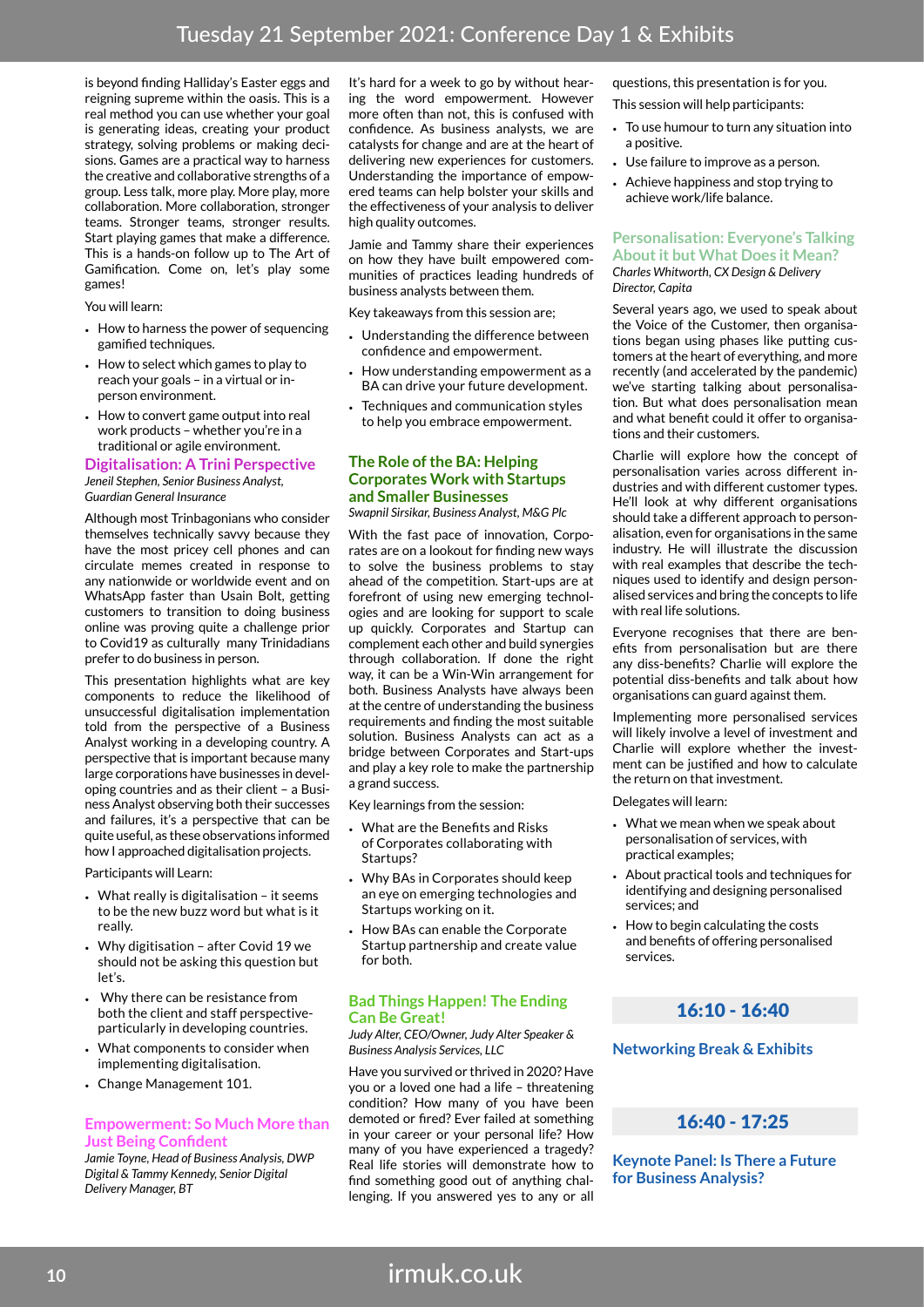*Moderator: Philippa Thomas, Managing Director, Skills Shift Ltd* 

*Panellists: Dr Debra Paul, Managing Director, AssistKD, David Beckham, Principal Consultant, ChuDo Consulting, Christina Lovelock, BA Manager Lead, University of Leeds & Adrian Reed, Principal Consultant, Blackmetric Business Solutions*

Business analysis has been a recognised discipline for over 30 years and yet the contribution made by business analysts is still called into question. Recognition of the role remains patchy and business analysts often question whether they still have a role to play in many environments. Undoubtedly, the advent of Agile approaches such as Scrum has had an impact on this situation. This session examines the 'state of the nation' for the BA community and considers whether a future for business analysis is guaranteed and, if so, how this future might look.

## 17:25 - 18:25

#### **Exhibits & Networking Reception**

**Wednesday 22 September: Conference Day 2 & Exhibits**

## 09:00 - 09:10

### **Conference Welcome: IIBA UK**

## 09:10 - 09:55

#### **Keynote: Be More Pirate: Rewriting the Rules of Business**

*Alex Barker, Co-Author of How to Be More Pirate & Facilitator*

In the late 1600s a small group of ordinary people rose up against the establishment and changed society forever. The world called them pirates, but these pirates didn't just break the rules, they rewrote them. They didn't just reject society, they reinvented it. They weren't the villains Disney would have you believe, but revolutionaries who stood up the status quo and re-imagined their future, and there's much that can be learned from pirates about innovation, collaboration and operationalising your values.

Since Be More Pirate was published in 2018, the pirate principles have been applied all over the world by individuals and organisations – from local authorities to Lego, nurses to Nike. The growing movement is led by Alex Barker and in this session she will explain what she has learnt from their global community of rebels about rewriting the rules of business: how to be bolder in your thinking, manage uncertainty, collaborate more effectively and fight for what really matters.

## 09:55 - 10:25

**Networking Break & Exhibits**

## 10:25 - 11:10

#### **Emotional Intelligence: There's More to it than Empathy**

*Kristy Dean, Digital Business Analyst Specialist, BT*

To achieve the required outcomes, Business Analysts need to be able to collaborate effectively with various individuals and teams by using a wide variety of tools at our disposal. Emotional intelligence could be considered as one of those tools that elevates a good BA into a great BA.

In this talk Kristy shares her journey of discovery and how learning to utilise the application of emotional intelligence has enabled true collaboration in her day to day working with remote teams over the past 15 years.

Key takeaways from this session are:

- Understanding what emotional intelligence is and why it's a key BA skill.
- Ideas for recognising and managing your emotional responses.
- Practical steps to enhance collaborating with your stakeholders.

### **How Resilience can Support you to Navigate Change at Personal, Team and Stakeholder Levels**

*Corrine Thomas, Director, Choices Coaching*

The working environment is becoming increasingly complex and fast paced, plus increasing use of technology and automation of work is bringing more uncertainty and unpredictability into organisations. It has been said that organisations are now moving from VUCA to BANI, they are brittle or fragile, make us anxious, are non-linear and it feels incomprehensible as we try to understand what is happening. All of this means to successfully navigate transformation individuals need to be resilient and support their teams and stakeholders to be resilient too.

This presentation will introduce resilience and discuss ways it can be useful in change programmes. It will extend the concept of resilience from a personal level to a whole system approach where resilience is used to build connections between different groups involved in change.

You will learn:

- Tips on building skills in resilience at levels of self and team.
- How to use resilience to engage with stakeholders.
- Building your confidence in adapting to different business transformation challenges.

#### **The Stakeholder Engagement**  Canva

*Kathy Berkidge, Agile BA Consultant and Coach, Mind at Work Consulting*

BAs plan our stakeholder engagement approach carefully to maintain effective working relationships with our stakeholders. While there are many tools and techniques to perform stakeholder analysis, we need to analyse the mindset of our stakeholders – a deeper level of analysis – to understand how they will react in various situations, and how we may best respond to them.

This means we must be willing to look within ourselves to understand how our behaviour, words and actions may be perceived to adapt as necessary while avoiding causing conflict. This is where mindfulness is needed.

The 'Stakeholder Engagement Canvas' helps us perform a deeper level of stakeholder analysis. This new tool examines various aspects of the stakeholders' mindset in context to the project as well as how we can be more mindful during our engagement with them. Kathy will present how to use this canvas to enable more effective stakeholder engagement.

By attending this session, you will learn:

- Why mindfulness matters when engaging stakeholders.
- How to use the stakeholder engagement canvas to plan, monitor and review stakeholder engagement.
- How mindfulness helps build rapport and trust with stakeholders.
- Some simple mindfulness techniques to enhance communications.

#### **Biometric Technology: Futureproofing your Work**

*James Hartley, Business Analyst, The Home Office*

Biometric technology is rapidly evolving, so how do you ensure that what you deliver today will be suitable for the world of tomorrow.

All major biometric modes have seen development, but none more so than Face and Facial Recognition. With this comes a complex group of new threats and debates. Biometric Technology has developed rapidly and, as is the case for many other rapidly developing technologies, public perception and acceptance has not maintained pace. To manage and adapt to changes it is useful to fall back on some of fundamentals of BA work, this can mean using a STEEPLE Analysis to understand the challenges and conflicts, focusing on the Technical versus Ethical analysis. Lastly, it is just as important to consider what the new era of biometrics can do for you as it is to consider how it could be used against you and how you need to plan your design accordingly.

What the delegates will learn:

- What the emerging trends are for Biometric technology and the challenges that come with this.
- How keeping your business domain knowledge is as important as keeping your professional skills up to date when working on an emerging technology.
- How you can use STEEPLE Analysis and consider Threat Cases to try and tackle the challenges around implementing biometric solutions.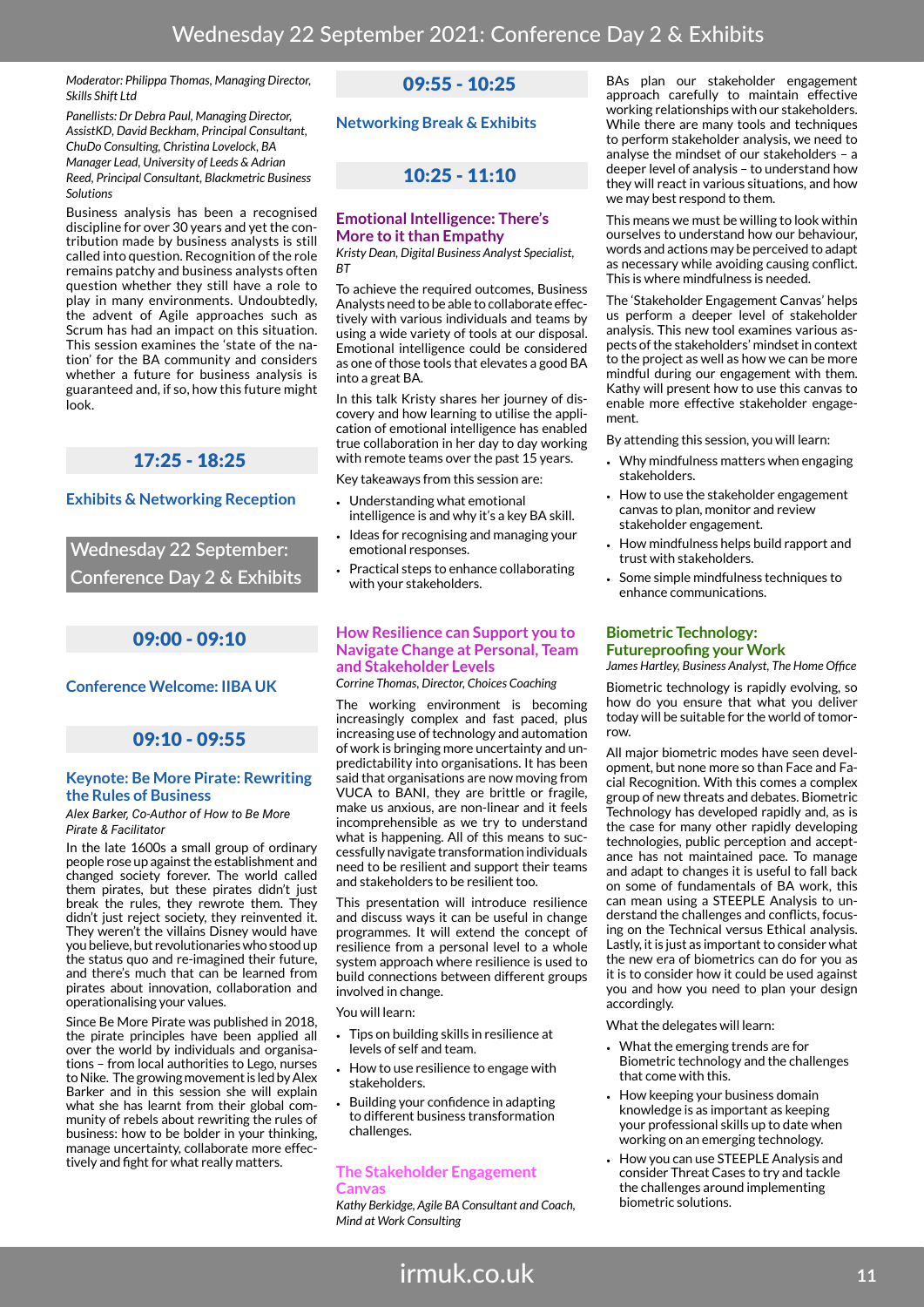#### **Apprenticeships: Evolution, Insight and Misconceptions**

*Nauka Shah, Anne Carrett, Megan Dobson, Business Analysts, Aviva*

Every individual has a story to share; the stories conveyed in this presentation illustrate the magnitude of which an apprenticeship can alter the trajectory of one's career path, whilst cultivating the personal development of the individual. Common misconceptions and myths will be tackled to encourage alignment between the societal perspective of apprenticeships and the inherent value that they offer individuals. A pre-cursor to this will provide a contextual scene setting and a brief historic overview of the evolution of apprenticeships that led to the shaping of the BA Apprenticeship as it stands today. In addition to this, there will be a breakdown of the BA apprenticeship and a segment pertaining to the benefits of apprenticeships seen from both the employer's and apprentice's perspectives.

Delegates will learn:

- The timeline of apprenticeship evolution.
- What the BA apprenticeship involves.
- Tackling common apprenticeship misconceptions.
- What an individual can gain from undertaking an apprenticeship.

#### **Business Analyst in a Product Owner Hat: A Case Study**

*Rosanna Choy Ang, Principal Business Analyst, ThoughtWorks*

Some teams utilise a product owner role to perform the role of the business analyst. Likewise, some business analysts perform prioritisation and decision making like that of a product owner. Where do we draw the line… moreover, is there really a line to be drawn? In this session Rosanna Ang (15 years business analyst and product owner) will define and contrast the 2 roles, and walk through several real world examples of what role business analyst plays in a product-centric world?

## 11:20 - 12:05

#### **But What About The Kitchen Sink? Strategies for Effective BA Communication**

*Tara Dentry, Independent Business Analyst, Aletha Works Ltd*

When approaching a new project, it can be tempting to try and fit every last detail into your requirements, your project artefacts, and your methodology… after all, you don't want to miss anything! But how does that serve your project team and your client? Including "everything but the kitchen sink" can create confusion, delay, and get in the way of project success.

The key question is: how can a business analyst succeed at writing clear and comprehensive materials?

This talk will demonstrate the impact of getting too wordy and exhaustive in your approach, and review common strategies for high quality writing and project organization. Whether you are an experienced BA who appreciates fine-tuning the basics, or are new to this profession and looking for guidance, this will be time well spent.

Attendees will learn:

- Why this matters.
- How to sell the benefits of this style of communication.
- Strategies for achieving brevity and clarity.
- How to assess the right level of detail for each artefact.

**Business Agility: A Personal Journey** *Lynda Girvan, Head of Business Analysis, CMC Partnership Consultancy Ltd*

Being a truly agile organisation is something most aspire to, especially in a Volatile, Uncertain, Ambiguous and Complex (VUCA) world. Today, many organisations are looking to reinvent themselves or their products and services in order to align with market trends and keep up with technological developments. This coupled with demand from consumers for the new and exciting means that organisations must respond and adapt faster than ever before just to stay in business. To achieve this, many are looking to undertake their own business agility transformation journeys. But what does 'being' an agile organisation mean and how hard is it to do? As well as supporting clients in business agility, Lyn Girvan will share how she has shone a light on her own organisation, CMC Partnership Consultancy Ltd, and taken them on their own personal discovery journey into business agility.

In this talk Lynda will provide:

- An understanding of business agility and the benefits to be achieved through an agile transformation.
- Identify key challenges facing organisations who want to achieve business agility.
- Share with you the personal journey CMC have taken on their own path to achieving organizational agility including:
	- Challenges they have overcome.
	- Success, and failures they have experienced.
	- Cultural benefits they have achieved.
	- How they are continuing to change and learn.

#### **Collaboration Tools That Saved the Day!**

*Julie Turner, Product Engineer (BA), John Lewis Partnership*

Can virtual collaboration ever be as effective or fun as face to face? At John Lewis we had to find a way to ensure it was! It was 2020, we had spent a heady year in discovery; agreeing ways of working between a group of companies and enjoying off sites and socials. We aligned goals and plans, identified an MVP for a new Home Insurance Product and delivered a thin slice.

Then… we went into lockdown.

We continued to work as one team and launched to the public in February 2021. This session will look at how we collaborated before and after lockdown, how we used Jira, Confluence, planning poker, ceremonies, Jamboards, role-play and modelling. Find out which tools saved the day and how BAs were critical throughout.

#### Learning points:

- Virtual Collaboration is entirely possible and tools and techniques can be adapted to work online.
- Having fun with colleagues during a pandemic requires imagination but is vital.
- BA skills are critical and we need to over-communicate, rather than undercommunicate.

#### **Worlds Most Ambitious Automation Project**

*David Slocombe, Senior Business Analyst, Capita*

With 61,000 people delivering services to millions of customers, Capita believes its own businesses need to embrace automation to maintain their competitiveness, retain customers and secure new ones. Based on our Chief Executive's expectation that every Capita business will have at least one automation project implemented, we had embarked on what we believe to be the world's most ambitious automation project.

#### **On-Boarding Apprentice BAs in a Pandemic**

*Suzy Robinson, Senior Business Analyst, British Library*

New to the organisation, new to the profession, new to the sector, new to the world of work – and won't set foot in your office for the first year of their contract! How can a teenager just out of college, or a young parent juggling home-schooling on the side, overcome all these hurdles to become a useful member of your BA team? This talk shares real-life experience from the frontlines of on-boarding apprentices in the midst of a pandemic.

This practical talk will demonstrate why now is the perfect time to get an apprentice; give you a toolkit for recruiting, on-boarding, coaching, and collaborating remotely with your new starter; and explain how you can gain enthusiastic and great value additional resource to meet, and exceed, your goals.

Delegates will learn:

- Why now is a great time to get an Apprentice.
- What to look for in candidates.
- Some of the risks, challenges and benefits.
- Tips and success stories.

#### **Creating a BA Service Definition**

*Chris Pyatt, Business Analysis Operational Lead, University of Leeds*

We often find that our business stakeholders and other project colleagues don't really understand what business analysts do or why we do it. It's not the fault of our customers and colleagues – it's our responsibility to communicate and explain, and to pitch our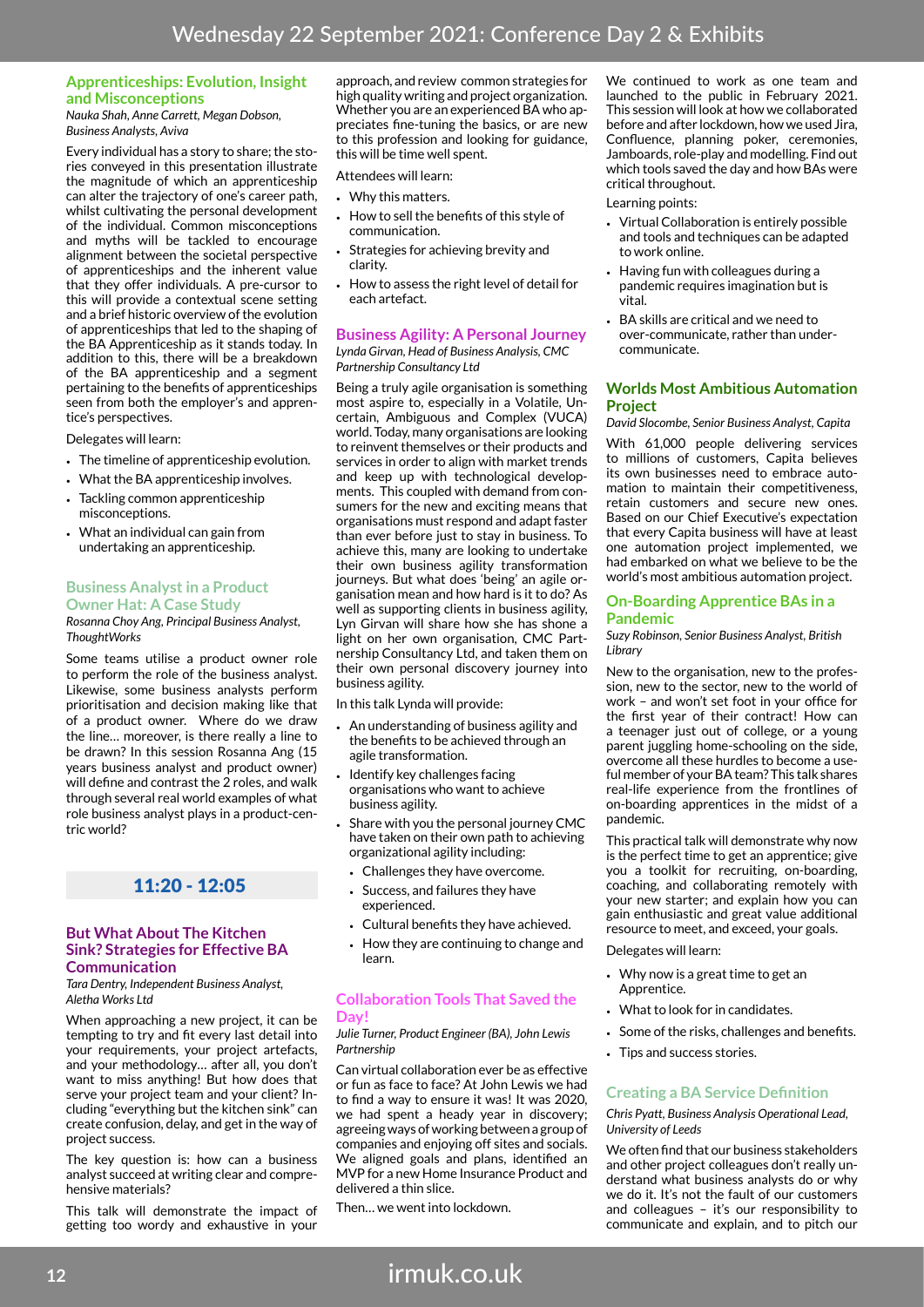analysis services appropriately, so they can understand the purpose and value offered.

This session will look at the work undertaken by the University of Leeds BA Team to address this by creating a service definition for our BA team, and how this has been used to better shape our project engagements and improve understanding of what we do - (and don't do!).

The session will cover:

- The value in creating a service definition for business analysis;
- The process we went through to define our BA services;
- How we targeted our service definition to our audience;
- The outcomes of having our BA services better defined.

## 12:05 - 13:20

### **Networking Lunch & Exhibits**

## 13:20 - 14:05

#### **Keynote: Business Analysis in the New Decade: Trends and Research Findings**

*Delvin Fletcher, President and CEO, International Institute of Business Analysis*

We are in a transformational decade – and it's not just because of Covid-19 – although that certainly matters! It's about the how and the why and the what of growth in the business analysis profession. How do we need to think differently? Why do we need to adapt? What changes are and will be most important for our work? What is critical for us to understand and learn from? What are IIBA's plans to help each of us on our career journey? What can we learn from IIBA's latest research and engagement on the profession, including:

- The critical trends in strategy and technology that are influencing business analysis.
- Areas of opportunity and growth for business analysis professionals.
- What leaders want the boardroom perspective on our work.

## 14:05 - 14:35

#### **Networking Break & Exhibits**

## 14:35 - 15:20

#### **Why SQL and Relational Database Knowledge is a Must Have in Every BA's Toolbox**

*Rachel Alexander, Sr Business Analyst, One10 Marketing*

More and more job postings are listing

knowledge of SQL and relational databases as a required skill. It's no longer just for super technical BAs but is mission-critical to daily analysis work. Companies are realising business analysts with this skill set have an improved understanding of data flow in information systems, have an easier time creating reports, and understanding the business needs.

In this informative session you will understand:

- Why SQL and relational databases are important to the role BA;
- How a BA can leverage their SQL knowledge in crafting requirements;
- What are the types of SQL questions a BA could be asked in an interview?

#### **Intersection: A Collaborative Enterprise Design Approach**

*Milan Guenther, President, Intersection Group & Wolfgang Goebl, President, Intersection Group*

Enterprises are behind many of the systems that run our planet: government, finance, big tech, you name it. If we want to create better enterprises, we must answer questions seen from three perspectives:

Identity; what the enterprise stands for and the reason for its existence:

What is your enterprise all about? What is its story? What is its purpose?

Experience; how it feels from the outside ecosystem:

What will you actually provide to people? How is this going to change people's lives?

Architecture; how everything works together:

What are the parts that make it work? How are those parts related?

In the past, these questions have been treated separately by specialist disciplines, leading to incoherent, siloed, underperforming enterprises. This session presents the Intersection Toolkit that tries to align those disciplines to co-create better enterprises.

Can we expand the scope of classical business analysis to a broader and more impactful way?

- Expand your impact as a BA.
- Facilitate a collaborative Enterprise Design Process together with many disciplines.
- Connect your Business Analysis practice as described by BABOK to an Enterprise Design Scope.
- Let's create the Intersection Toolkit together.

#### **How to Achieve a Michelin Star for Remote Engagement**

*Martin Simmons, Senior Business Analyst, Redvespa & Paul Hickman, Senior Business Analyst, NatWest*

How many remote sessions have you attended in the last month where the experience was bland, forgettable and didn't inspire action?

We hope not many.

How many remote sessions did you leave feeling like you'd enjoyed a Michelin star experience?

For us a Michelin Star experience feels personal, memorable, leads to action (you'll tell your friends, maybe even write a review) and doesn't put you out of pocket! Our experience is built on a platform that balances ingredients, time, skill and environment. After all, what 'lacks seasoning' or is 'too formal' for one is just perfect for another and remote engagement requires this same balancing act.

Join us in our remote engagement cooking show to find out our base ingredients, the ones that add flavour and how to build a sense of occasion that offers a Michelin star remote engagement experience as part of your day to day work.

#### **Digital Neuroscience 101 and the Importance of Empathy in Digital Experience Design**

*Rachel Drinkwater, Senior Business Analyst*

"Technology is Making our Kids Stupid", "We Now Have the Attention Spans of Goldfish", "Mental Health Epidemic Caused by Social Media", "Digital Platforms Cause Loneliness", "Children as Young as Seven are Sexting". These are familiar, if rather sensationalist headlines.

The media and researchers alike often adopt a negative rhetoric associated with digital device use. In this session, we will explore whether the messages we see in the media are founded and we'll look at some of the neuroscience around how digital device use can affect the brain and subsequently what this means to us as Business Analysts when we're designing digital experiences.

This will lead us nicely to a discussion around the importance of empathy in our systems, experience and cultural design and also how we can take responsibility for the impacts of the digital products and experiences we design and develop.

#### Takeaways:

- Increased awareness of the impacts the digital experiences that we roll out to end users can have on individuals and society and our responsibilities in this area.
- Some practical points to consider when developing future digital products and experiences.
- A new approach to Design Thinking and customer journey mapping and how we can use this to be empathetic in our systems development.

#### **The Tale of a New Working Mum In Covid Times**

*Michelle Fitzgerald, Product Engineer, John Lewis Partnership*

March 2020 – I'm on maternity leave, my son is 3 months old, I've just been to my first baby class, Covid hits.

October 2020 – I return to work in a new role and team after a major organisational change, I don't have a spare room to use as an office, I'm feeling out of my depth, my son is teething and very clingy.

The pandemic has thrown many challenges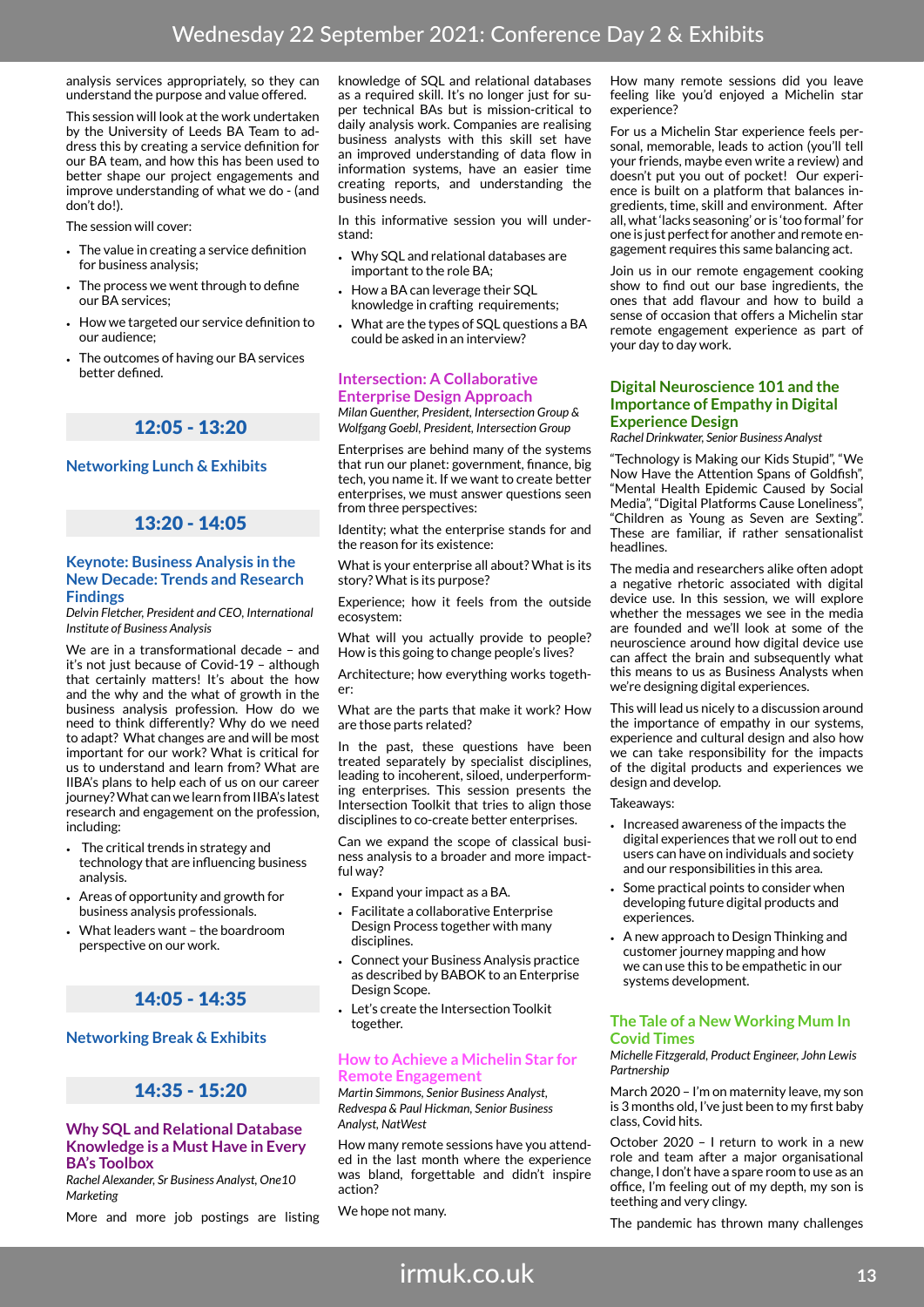at the office workforce but especially to parents juggling working from home, child care and home schooling.

Using a growth mindset, I will discuss how I learnt to adapt to my new role and working environment by:

- Applying Agile principles;
- Referencing the three pillars of Empiricism;
- Using my emotional intelligence;
- Leaning on Communities of Practice.

#### **Beyond 80/20: Embrace the 'Exceptions'!**

#### *Adrian Reed, Principal Consultant, Blackmetric Business Solutions*

In the late 1890s, Pareto showed that 80% of the wealth in Italy was controlled by 20% of the population. 130 years later the 'pareto principle' is still used to determine what is 'mainstream' and what is an 'exception'. But should it be?

All too often, applying the principle simplistically leads to services and processes being designed that marginalise vulnerable stakeholder groups. However, it doesn't have to be this way and there are a range of tools that can be used by BAs to help ensure this trap is avoided.

In this presentation you will hear:

- The importance of understanding 'variety', and how this relates to service design.
- Practical approaches for understanding stakeholders and their perspectives.
- How journey maps and personas work well, but alone they aren't enough.
- How 'persona overlays' can be helpful in ensuring design is inclusive.

This presentation focuses on practical tools, and blends ideas from service design, systems thinking and business analysis.

### $15:30 - 16:30$

**Conference Closing Keynote Panel - Takeaways from the Conference (closed by the BCS, The Chartered Institute for IT)**

"Overall a brilliant virtual event! This was my first BA conference and I hope it won't be my last. Well done to all involved in making the best of a bad situation!"

Kristy Dean, Solution Design Specialist,



"Every year, the BA Conference Europe brings the BA community together to advance learning and celebrate the business analysis profession. This year's virtual conference proved to be a brilliant success, using the latest digital technologies so that delegates could access numerous thoughtprovoking presentations and engage with business analysts from across the globe. As a forum for exchanging ideas, sharing challenges and hearing inspirational stories, this conference surely has no equal."

> Debra Paul, Managing Director, .<br>AccietKD

"Astonishingly successful conference. I was amazed by how it was almost as good as an in-person event. Thank you!"

> Nick de Voil, Director, De Voil Consulting

"A great conference and the "virtual" nature was well managed. Whilst missing the personal face to face contact a lot more resources and options seemed to be available and used."

Kevin Gosling, Business Analyst

#### "I think you have done a great job organizing this conference virtually."

Martina Babini, Principal Analyst, Yoox Net-A-Porter Group

"Very pleasantly surprised at how much I enjoyed it and how much energy it generated. You could feel the engagement levels even thought it was virtual! Great first stab at virtual. Well done team IRM!

> Ian Richards, Director, Business Analysis, Capita